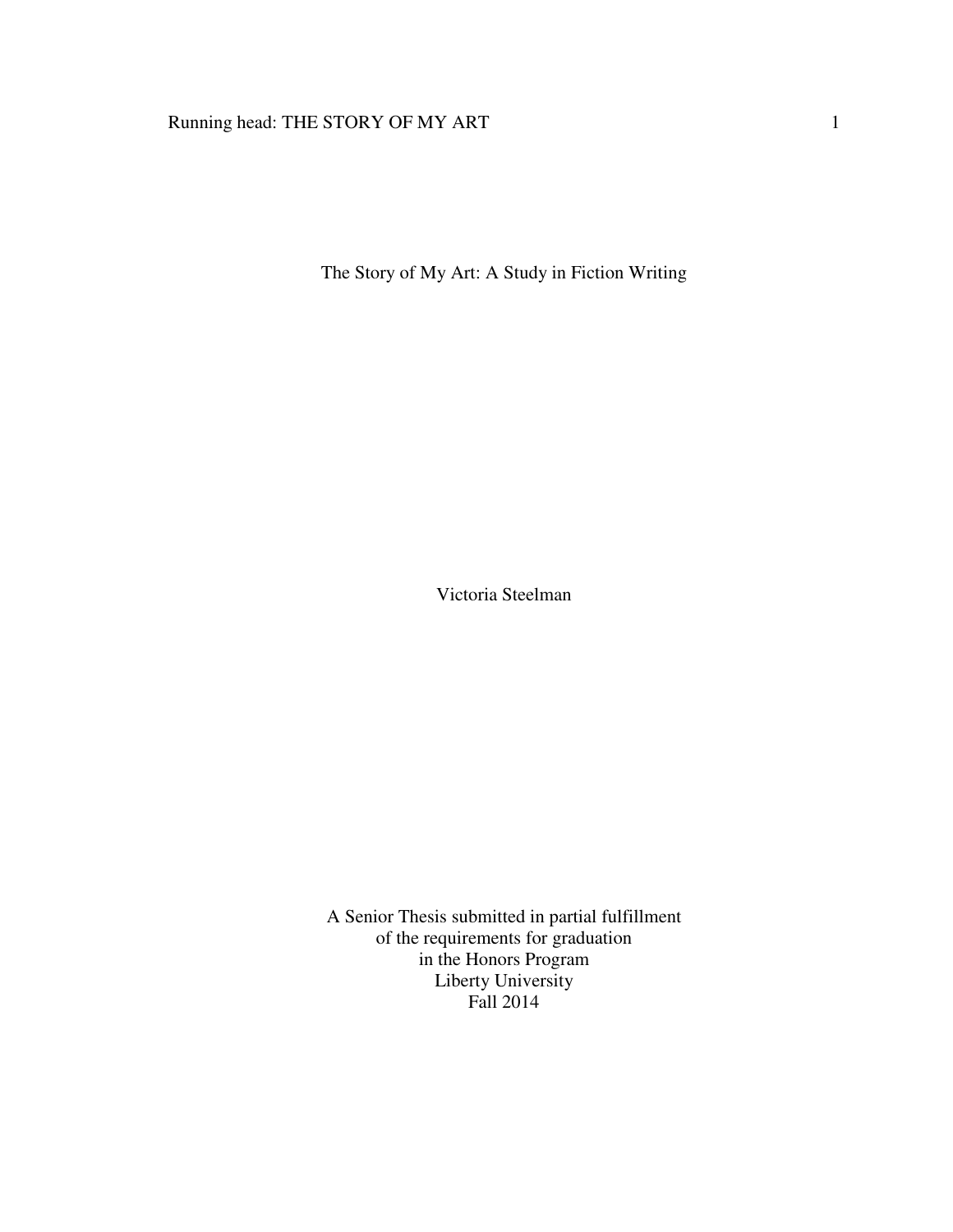Acceptance of Senior Honors Thesis

This Senior Honors Thesis is accepted in partial fulfillment of the requirements for graduation from the Honors Program of Liberty University.

> \_\_\_\_\_\_\_\_\_\_\_\_\_\_\_\_\_\_\_\_\_\_\_\_\_\_\_\_\_\_ Mark Harris, Ph.D. Thesis Chair

> \_\_\_\_\_\_\_\_\_\_\_\_\_\_\_\_\_\_\_\_\_\_\_\_\_\_\_\_\_\_ Nicholas Olson, M.A. Committee Member

> \_\_\_\_\_\_\_\_\_\_\_\_\_\_\_\_\_\_\_\_\_\_\_\_\_\_\_\_\_\_ Jacqueline Johnson, Ed.D. Committee Member

> \_\_\_\_\_\_\_\_\_\_\_\_\_\_\_\_\_\_\_\_\_\_\_\_\_\_\_\_\_\_ James H. Nutter, D.A. Honors Director

> \_\_\_\_\_\_\_\_\_\_\_\_\_\_\_\_\_\_\_\_\_\_\_\_\_\_\_\_\_\_ Date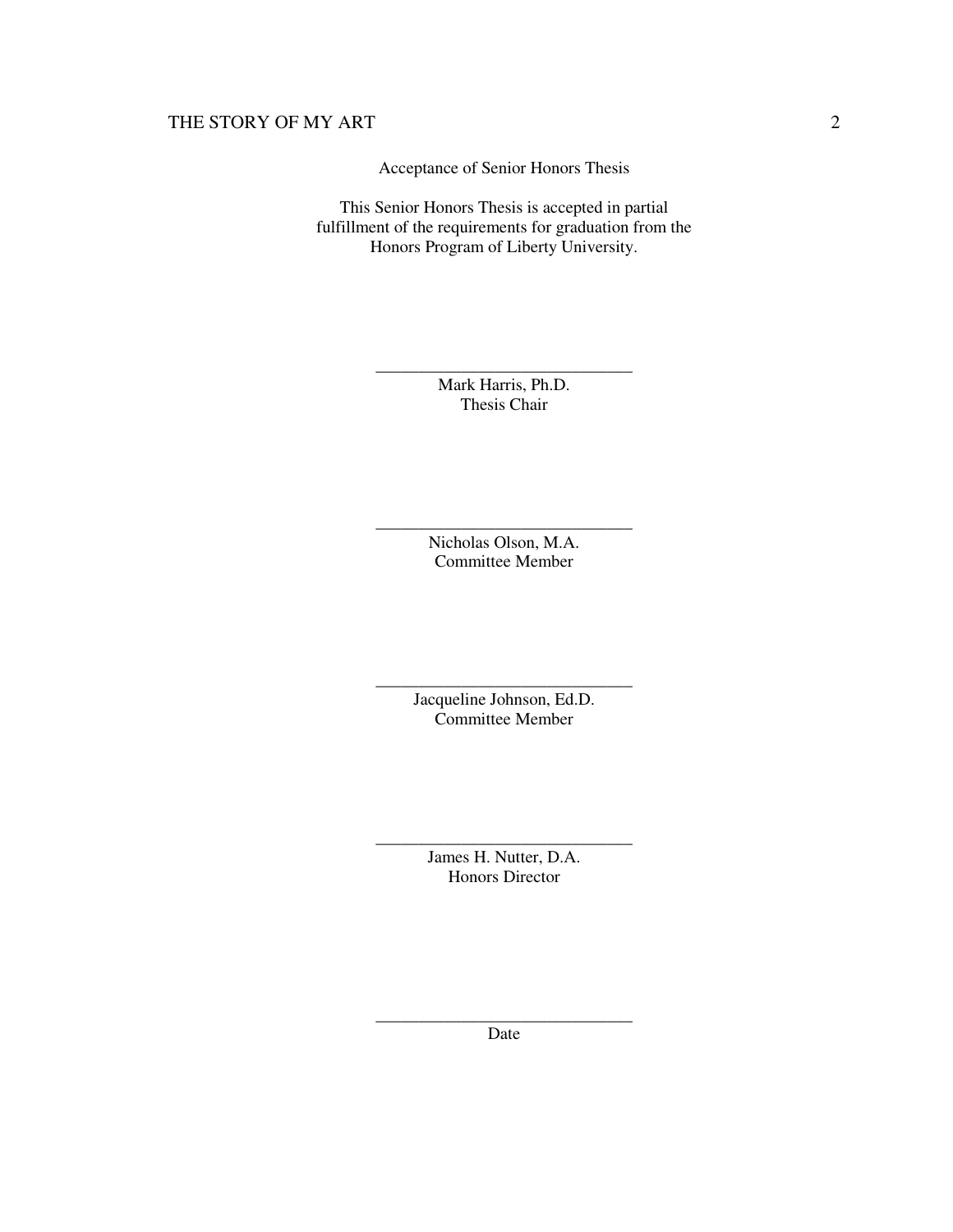### Abstract

This creative thesis examines the several aspects of the author's study and experience on the path to become a fiction writer. The author's writing theory is addressed, utilizing research from a variety of authorities on the subject and focusing primarily on the nonexistence of rules for crafting fiction, the role of education in the life of the writer, and the importance of the practice of writing itself. The second section details the writer's personal method of crafting fiction, focusing on the key elements of character, plot, and setting. The third section contains a full marketing plan for the author's intended novel, including all sections typically required to meet standard business expectations. Finally, an excerpt of the first chapter of the author's novel is included at the end of the work.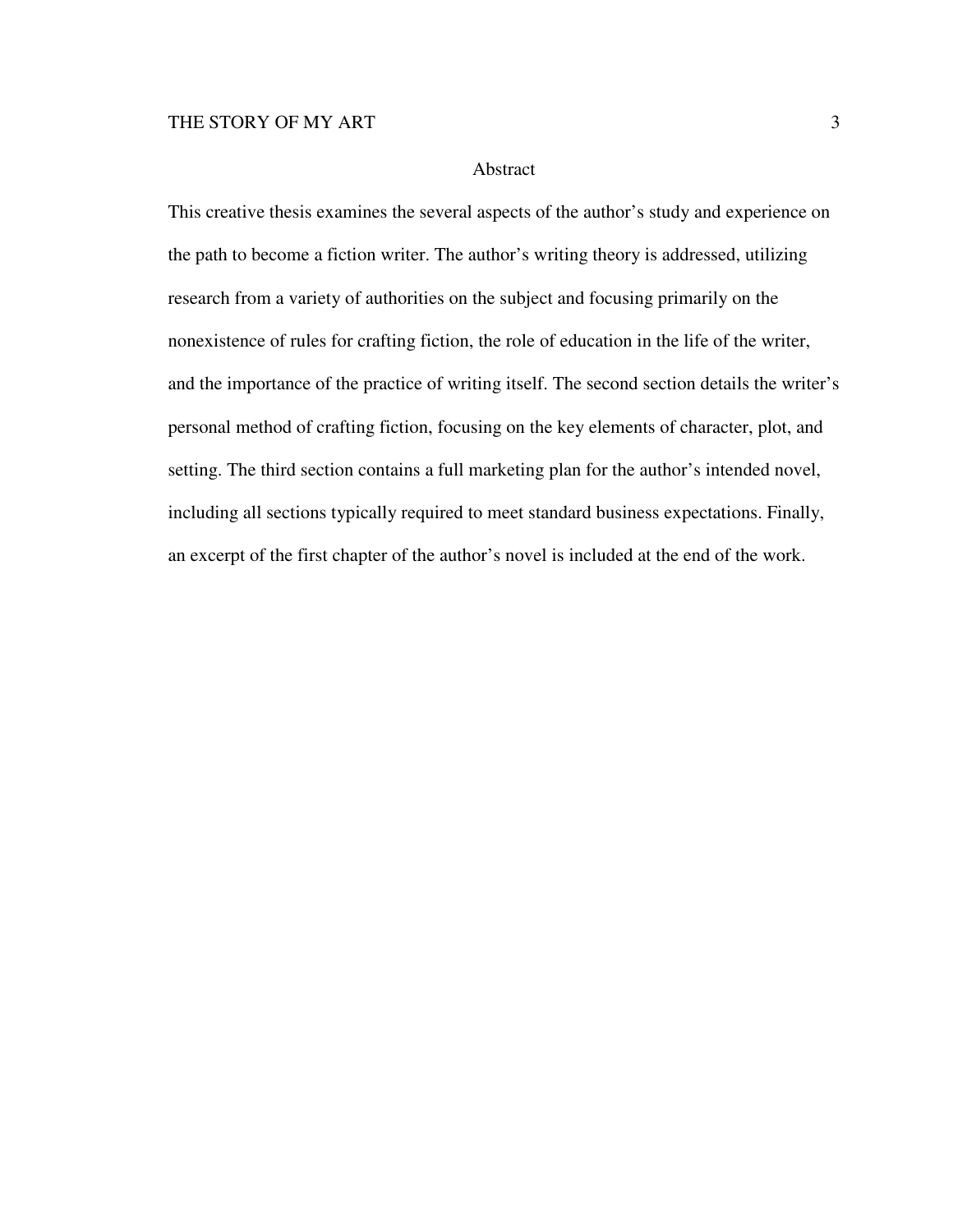#### The Story of My Art: A Study in Fiction

### **Writing Theory**

According to celebrated novelist Stephen King (2000), becoming a writer simply requires one to establish two habits: "If you want to be a writer, you must do two things above all others: read a lot and write a lot." Yet in an age of information where education is king, writing has become a very complex practice indeed. Those who wish to write find themselves bombarded with endless courses, books, websites, and lists filled with rules and advice that will supposedly transform them into a literary success.

However, the trouble with relying on such resources when beginning a writing career is that, due to the subjectivity central to the art of writing, much of the information given to budding writers is inaccurate, contradictory, or very limited in perspective. One cannot possibly hope to become a successful novelist if she clings to such resources as the basis for her writing. In order to write well, an author must understand the nonexistence of rules, the role of education, and the importance of practice.

## **On the Nonexistence of Rules**

As famed British novelist and playwright W. Somerset Maugham once put it, "There are three rules for writing a novel. Unfortunately, no one knows what they are" (Bell, 2009, p. 72).

The idea that there are no rules for fiction writing may at first sound strange and nonsensical. How can one judge writing to be good or bad without the standard that rules provide? Some fiction is clearly very good while some is so poorly constructed that it is quite painful to read. The answer to this question is that writing is not a science but an art.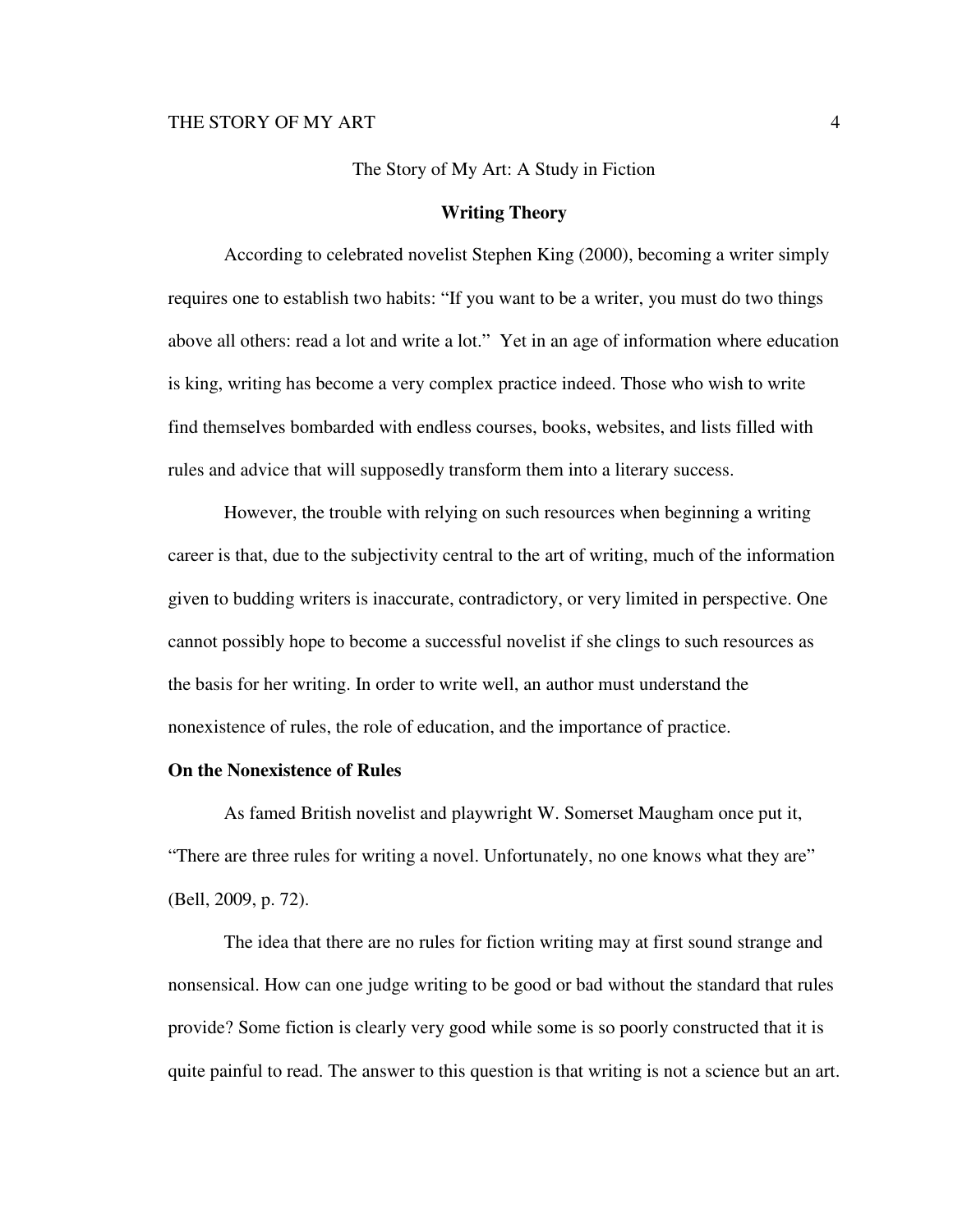The creation of good fiction is not a formulaic process but rather an intuitive one. In his book *The Art of Fiction*, author John Gardner (1983) writes:

Art has no universal rules because each true artist melts down and reforges all past aesthetic law. To learn to write well, one must begin with a clear understanding that for the artist, if not for the critic, aesthetic law is the enemy. To the great artist, anything whatever is possible. Invention, the spontaneous generation of new rules, is central to art. And since one does not learn to be a literary artist by studying first how to be something different from a literary artist, it follows that for the young writer, as for the great writer he hopes to become, there can be no firm rules, no limits, no restrictions. Whatever works is good. He must develop an eye for what—by his own carefully informed standards—works. (p. 15)

This notion, however, has not stopped writers from attempting to dictate to the masses what does and does not work in a story. Indeed, over the millennia of human existence, many have tried to set down rules for what constitutes good writing. One such famed attempt that remains popular to this day is crime novelist Elmore Leonard's "10 Rules of Writing," a list of dos and don'ts concerning various aspects of fiction writing for the budding novelist. *New York Times* bestselling author Steve Hockensmith (2013), celebrated for his *Holmes on the Range* series as well as his contributions to the *Pride, Prejudice and Zombies* saga, addresses the problematic nature of this list and others like it in one of his blog posts:

Here's the thing: Leonard's list is misnamed. It's not 10 Rules of Writing. It's 10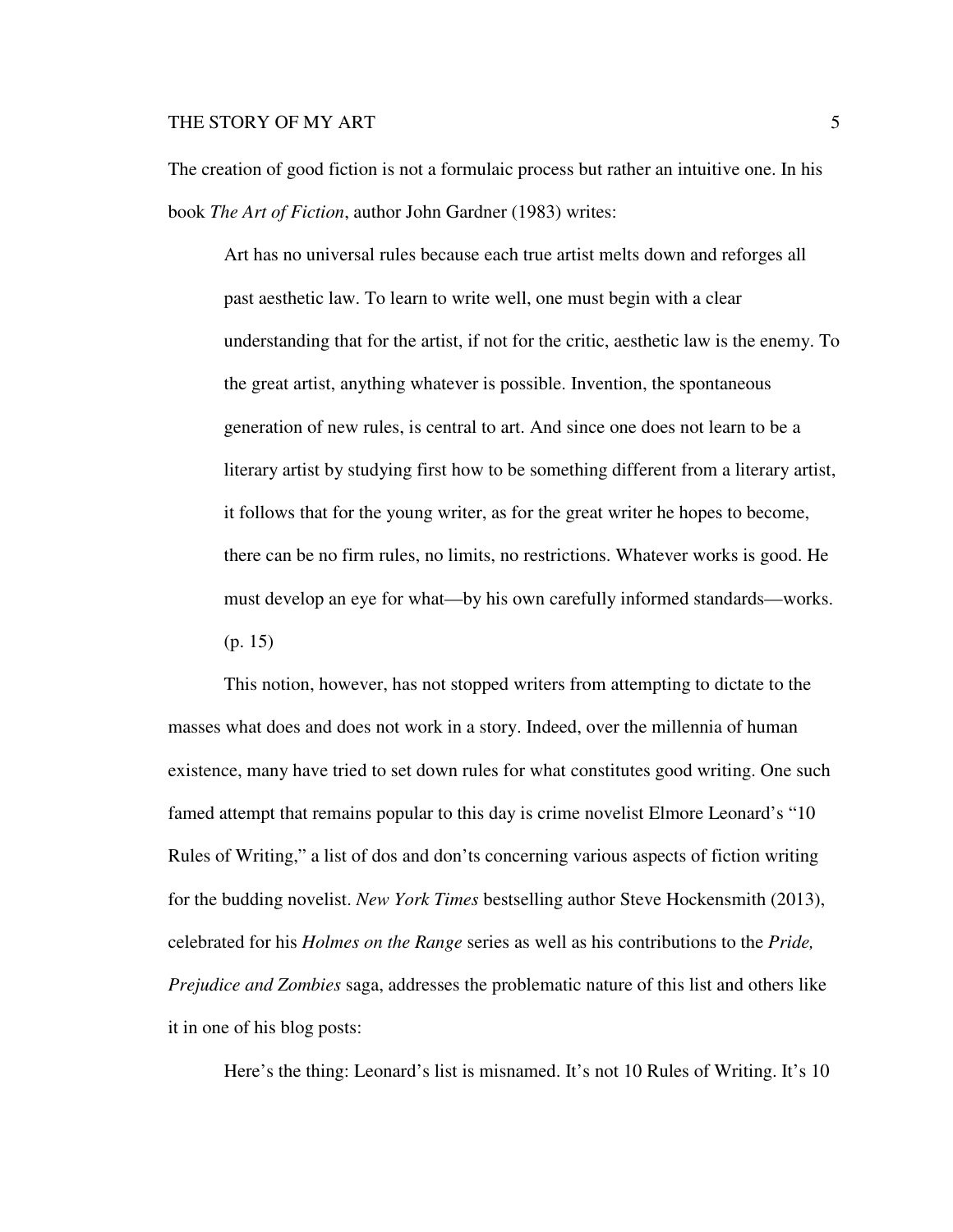Rules of Writing Like Elmore Leonard. If all you want to write are *Get Shorty* pastiches, well, this'll give you a great head start. But if you have any interest in your own voice as a writer—indeed, having any sort of voice at all—keep in mind that Leonard's commandments weren't written in stone by the finger of God.

Hockensmith makes an excellent point: no two authors are alike. Each author has his or her own unique writing style, and as a result, some authors can successfully utilize a particular approach in their stories that others cannot. Thus, many authors may put forth advice they find helpful, sharing the rules that have significantly impacted their own writing success, but this does not mean the advice will necessarily be of benefit to another individual. In addition, one author's advice may entirely contradict another's. A single method is highly unlikely to be a perfect fit for two different writers. In her book *Writing Fiction: A Guide to Narrative Craft*, author Janet Burroway (2003) states:

Know thyself. The bottom line is that if you do not at some point write your story down, it will not get written. Having decided that you will write it, the question is not "How do you get it done?" but "How do *you* get it done?" Any discipline or indulgence that actually helps nudge you into position facing the page is acceptable and productive. (p. 3)

The process of writing is very personal matter, and the disciplines and techniques one chooses to use need not be the same as those any other writer. As poet Mary Oliver states, "No one can tell you how best to make the writing happen" (1994, p. 119). Indeed, some writers can succeed in using writing techniques that are generally frowned upon. Hockensmith addresses one such instance in his blog, citing Larry McMurtry's Pulitzer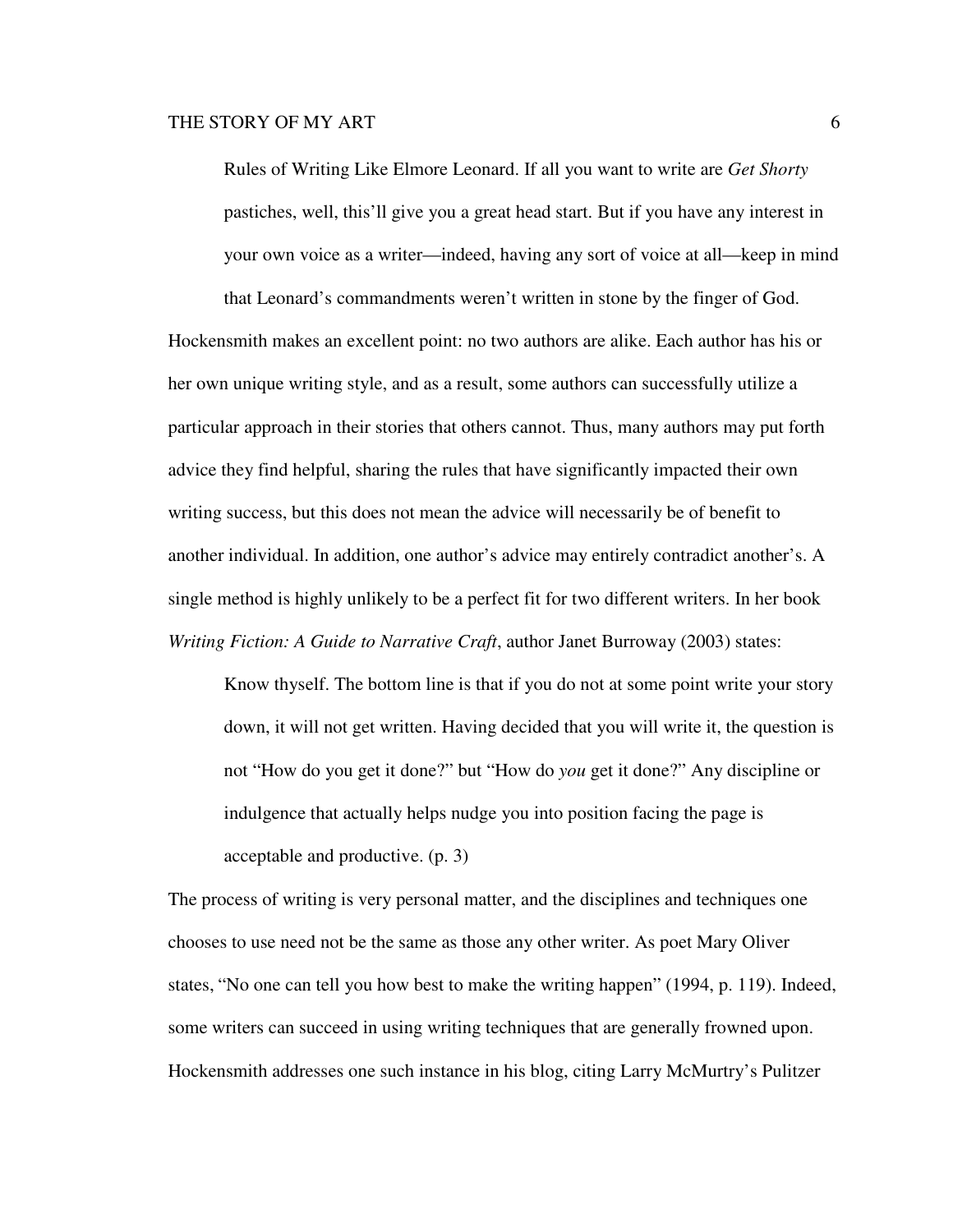Prize-winning novel *Lonesome Dove*. Regarding the novel's abrupt transition between points of view without page or section breaks, nor any other form of distinction to mark the change, Hockensmith (2013) writes:

This is a no-no grande -- a technique that would simply be labeled "incompetence" if you or I tried it. And it works beautifully. The book also breaks some of Elmore Leonard's Rules for Writing Like Elmore Leonard and is none the worse for it. The only rules the author followed were My Rules for Writing Like Me. These are the rules I follow, too. I figured out what they were by breaking them, a lot, and realizing that what I'd produced wasn't good. I won't bother mentioning what my rules are, because they're my rules. I need Steve Hockensmith's Rules for Writing Like Steve Hockensmith, but nobody else does. If you want to be a good writer, you need Your Rules for You.

As Hockensmith expresses, whatever rules exist for one's writing are rules meaningful only to the writer who created them. This is why much of what teachers, books, lists, and other references state in regards to writing well is, in the words of notorious pirate Hector Barbossa, "more what you'd call 'guidelines' than actual rules" (Bruckheimer, 2003).

## **On the Role of Education**

In his book *The Guide to Writing Science Fiction and Fantasy*, author Philip Athans states, "Teaching writing is relatively easy, but teaching storytelling is close to impossible" (2010, p. 16). Because there are no true rules of fiction writing, what remains to be taught is quite limited. However, in order to succeed, there are a few things an aspiring writer ought to learn. First, a writer should thoroughly understand composition,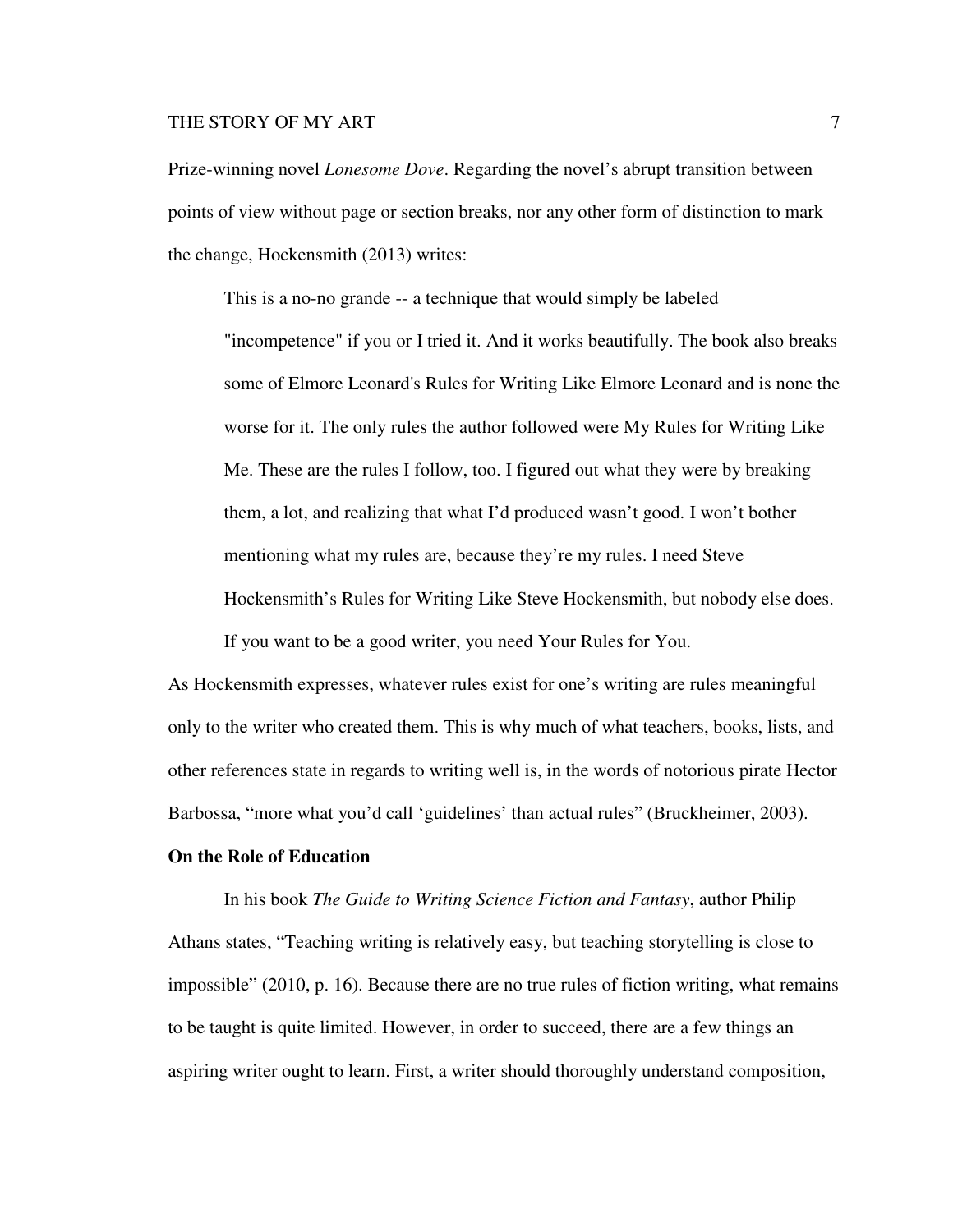as this is the foundation of meaningful written communication. Second, she should gain a strong comprehension of the elements of craft, because all stories share these common elements, and it is quite difficult to do them justice without first recognizing what they are. Finally, she should hone her analytical skills, because the ability to discern the intangibles that separate a well-written story from a poorly-crafted one does much to help a writer in discovering and shaping her own style, as well as in revising her work. While it is possible to attain the above skills without classroom experience, formal study may be of great benefit in the learning process.

A working knowledge of composition is absolutely vital for the writer. Gardner (1983) states, "No one can hope to write well if he has not mastered—absolutely mastered—the rudiments: grammar and syntax, punctuation, diction, sentence variety, paragraph structure, and so forth" (p. 17). Without a good understanding of composition, an author cannot convey her story in a meaningful, intelligible manner. Though much may be gleaned from extensive reading, due to the complexities of the English language, it is nearly impossible to master these fundamental elements of written communication without formal study.

In contrast, while it is certainly of benefit to study them in a classroom setting, the elements of craft are often natural and may be grasped without formal study. Any storyteller utilizes these elements regardless of her education or skill level, whether she realizes it or not, because these elements are all embedded in life itself. The writer's own self, as well as the friends, family, and strangers a writer encounters every day may serve as the basis for her characters. The twists and turns, joys and pains, and blessings and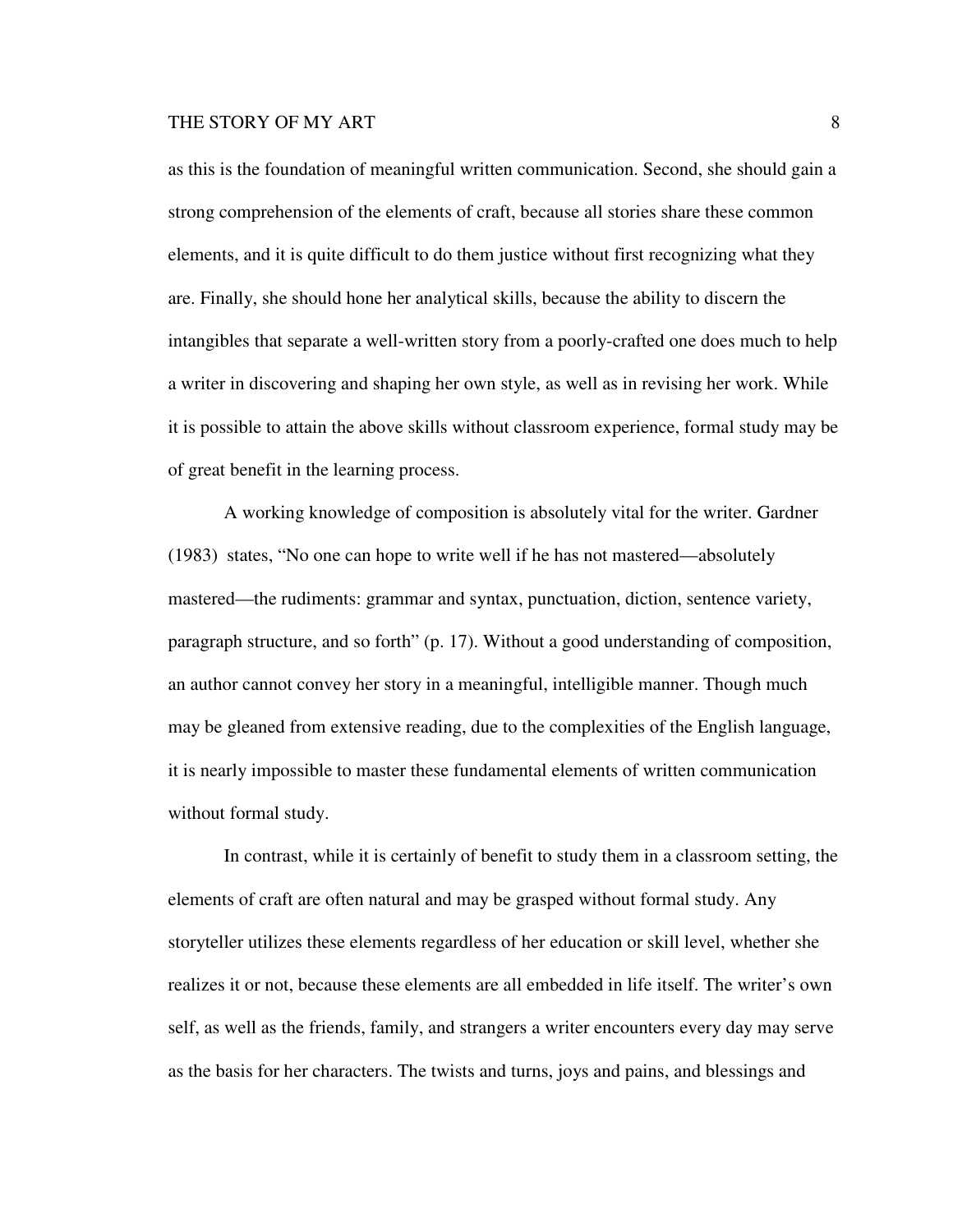curses of life in the real world inspire her plotline. Dialogue, mood, time, place, and the like are all very real parts of everyday life. Each of these things can be learned from careful observation and taking care to pay attention to them during the writing process. Whether or not one studies the elements of craft formally, it is essential for a writer to have a solid understanding of them. The Gotham Writer's Workshop's guide to writing fiction explains:

Good writing comes down to craft far more than most people realize. True, anyone can write a story without training, which separates fiction writing from such activities as performing heart surgery or piloting a helicopter. But a working knowledge of craft is almost always necessary to make a story really good, worthy of being read by all these strangers. (Steele, 2003, p. 19)

In short, a good story requires good use of the elements of craft. If the writer is observant, she will easily understand the important role the elements of craft play in the creation of her story and will give each detail proper attention as she writes.

In order to give proper attention to the details of one's story, it is of great importance to sharpen one's analytical abilities. In *The Art of Fiction*, Gardner (1983) points out:

No one can hope to write really well if he has not learned how to analyze fiction—how to recognize a symbol when it jumps at him, how to make out themes in a literary work, how to account for a writer's selection and organization of fictional details. (p. 13)

In analyzing fiction, a writer learns to turn a careful eye toward her own craft. From such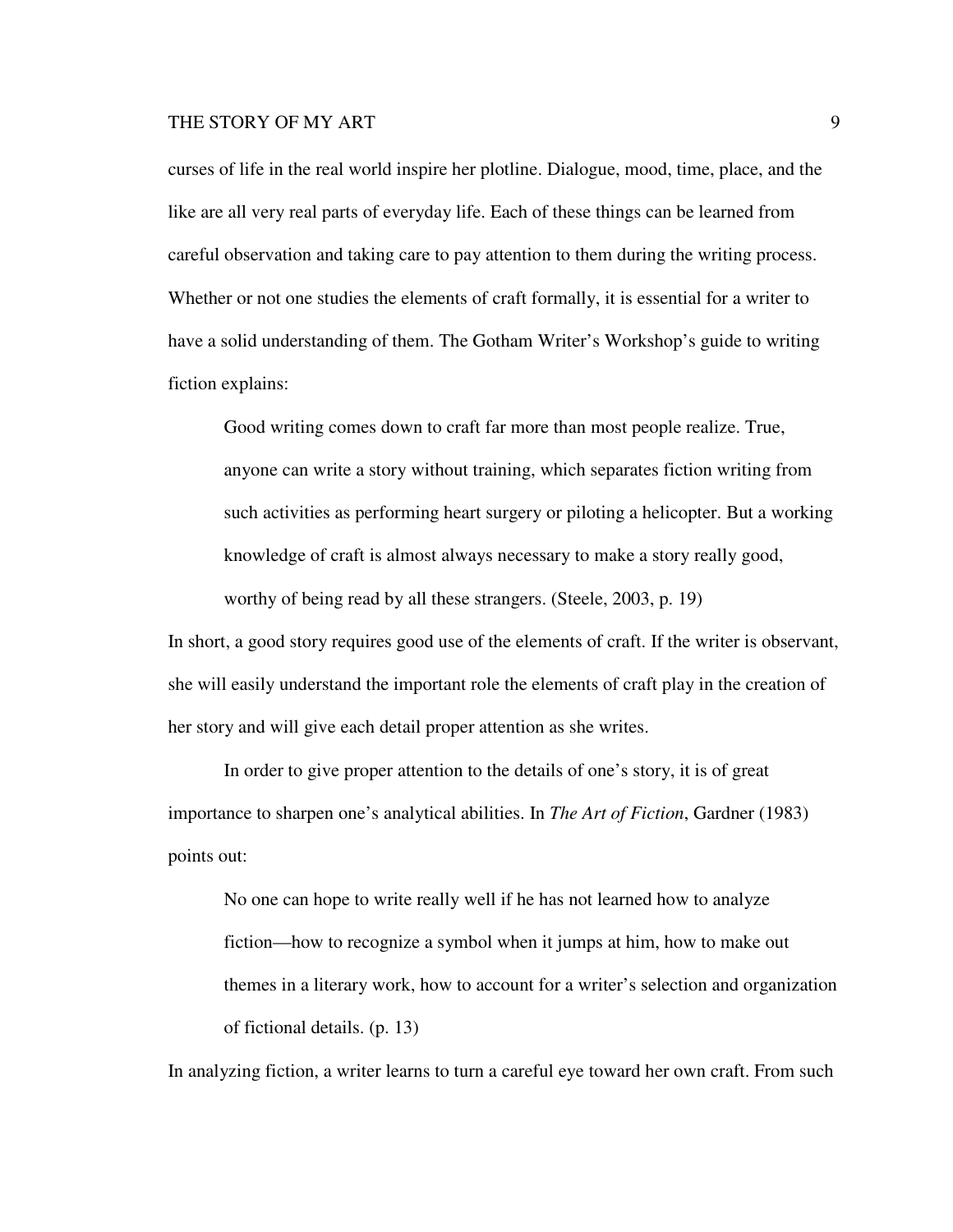study she can glean insight into what works and what does not, taking note of the styles and techniques of various authors before her and determining which elements she would like to utilize in her writing. Gardner (1983) notes:

All great writing is in a sense imitation of great writing. Writing a novel, however innovative that novel may be, the writer struggles to achieve one specific large effect, what can only be called the effect we are used to getting from good novels. (p. 11)

Analytical skills are vital not only to the writing process, but also to the process of revision. In order to effectively catch errors and weaknesses in one's writing, one must know what to look for. This ability is honed through practice and the study of good writing, and through such learning good judgment is produced. Dr. Andrew Kern (2009), president and founder of the CiRCE Institute, a leading nonprofit corporation dedicated to classical education, writes on the matter:

Writing, like every art, requires judgment. That is why people often say, "There are no rules." They are almost right. The one rule is propriety. This directs the teacher's and students' attention away from rules to purpose and nature, because propriety is determined by the nature and purpose of the act, the actor, and the other participants in the act. And propriety requires judgment. And judgment takes awareness of principles, understanding of the nature of the act, process, and artifact, knowledge of the thing represented in the writing, wisdom, and clarity of purpose.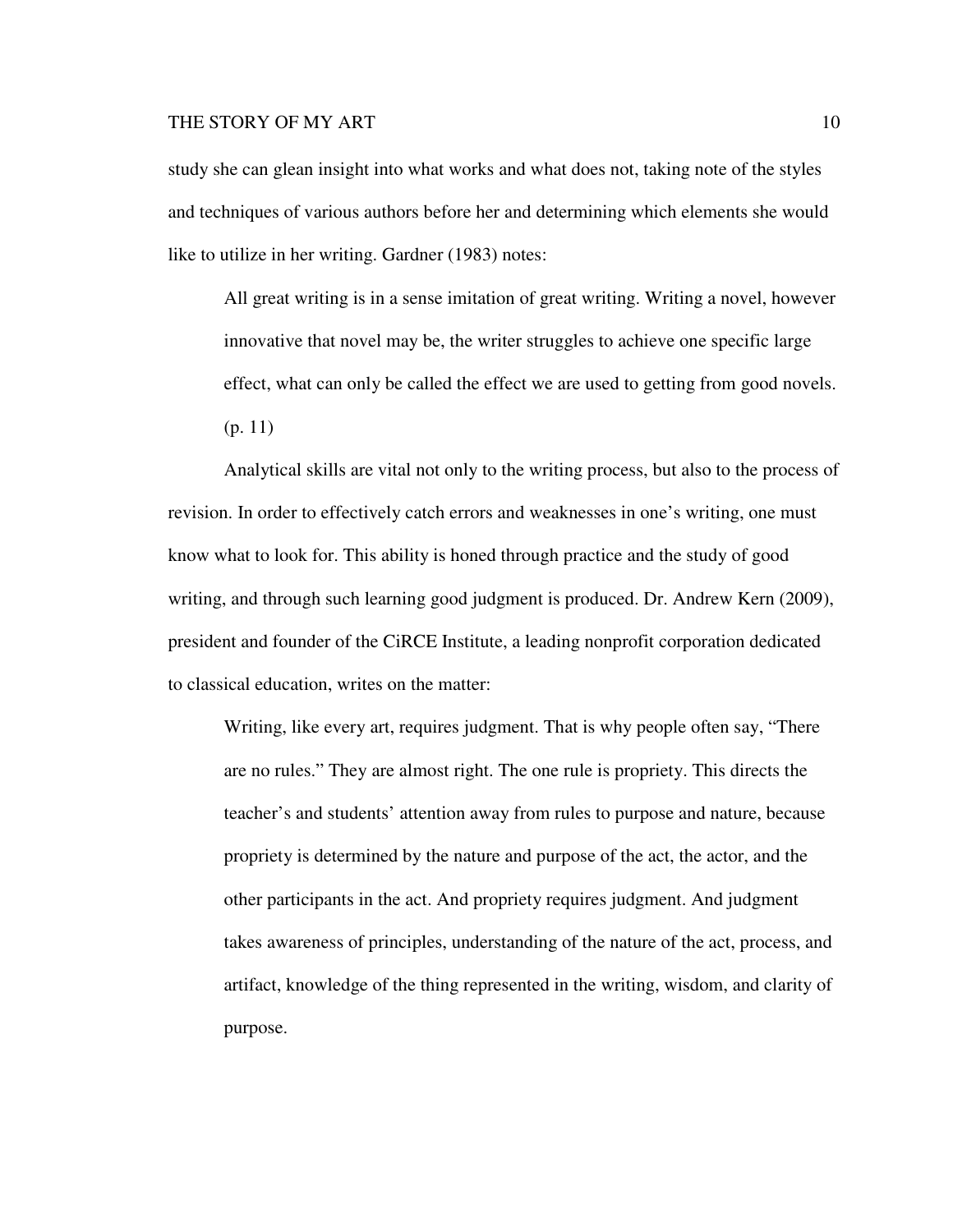### **On the Importance of Practice**

Understanding that there are no true rules for the fiction writer and that what can be taught on the subject of good writing is quite limited, it remains to be said that the most essential and effective preparation for becoming a writer is the practice of writing itself. Steve Hockensmith (2013) writes on the matter:

I'm not a big believer in writing advice from anybody. As that noted literary thinker James. T. Kirk once said," We learn by doing." Taking a class isn't going to teach you how to write. Reading a book isn't going to teach you how to write. Writing and writing and writing is going to teach you how to write. ("Elmore Leonard")

A person can spend her entire life studying good writing, learning about theory, technique and style, but without firsthand experience with the pen, she is not a writer. In order to become good at any craft, practice is necessary. The very best way to learn writing, as Hockensmith says, is to write. Many other authors and resources echo the sentiment. Children's author Gail Carson Levine (2006) notes, "Writing is a skill, and the more we do it, the better we get at it. I expect to be learning to write till I die" (p. 86). Novelist E.L. Doctorow states, "Writing is an exploration. You start from nothing and learn as you go" (Weber, 1985). Bestselling novelist Daniel Handler, more widely known as Lemony Snicket, also advises:

The way to become a good writer is to write. In the years before publication I managed to find a series of measly part-time jobs which paid enough to allow me to write the rest of the time, so I never went for an advanced degree. In my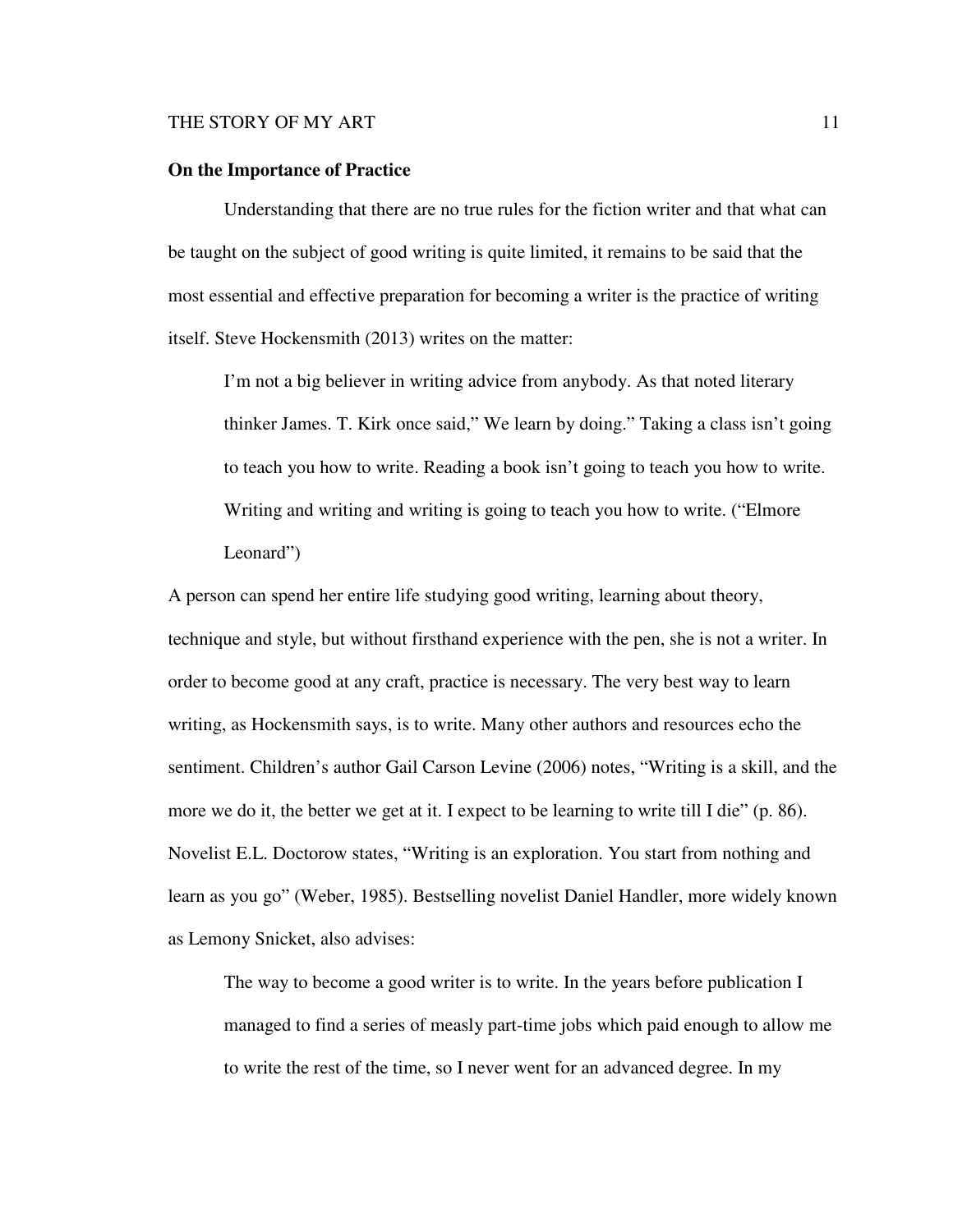experience, the most valuable thing an MFA can provide fiction writers is the

time to write, if they cannot find it by another method. (Rooney, 2008) Indeed, the most valuable contribution a writer can make toward her career is not to earn a degree, but to write and never stop writing. John Gardner (1983) writes on the matter, "…in order to achieve mastery [a student] must read widely and deeply and must write not just carefully but continually, thoughtfully assessing and reassessing what he writes, because practice... is the heart of the matter" (p. 9). Practice is indeed at the heart of what makes a good writer. Through writing, a writer discovers much about herself—the manner in which she naturally writes, thoughts and feelings she may often suppress, topics she likes to write about and those she doesn't. In many ways, writing shapes the writer.

In order to become truly great, to master the art of writing, a writer must dedicate herself to the task. The author must cultivate perseverance. In *The Art of War for Writers*, novelist James Scott Bell (2009) advises, "Finish your novel, because you learn more that way than any other" (p. 65). When a writer sees a work through to its completion, she gains a sense accomplishment and fulfillment greater than the sum of all the triumphs found in the process of writing the piece. Such achievements as these strengthen the writer and spur her on to greater projects and new challenges.

### **Method**

Since I was very small, I have been captivated by myth and fantasy, both of which frequently find their way into my stories. Because of this, the most natural genre classification for my work would likely be fantasy. I have always been particularly drawn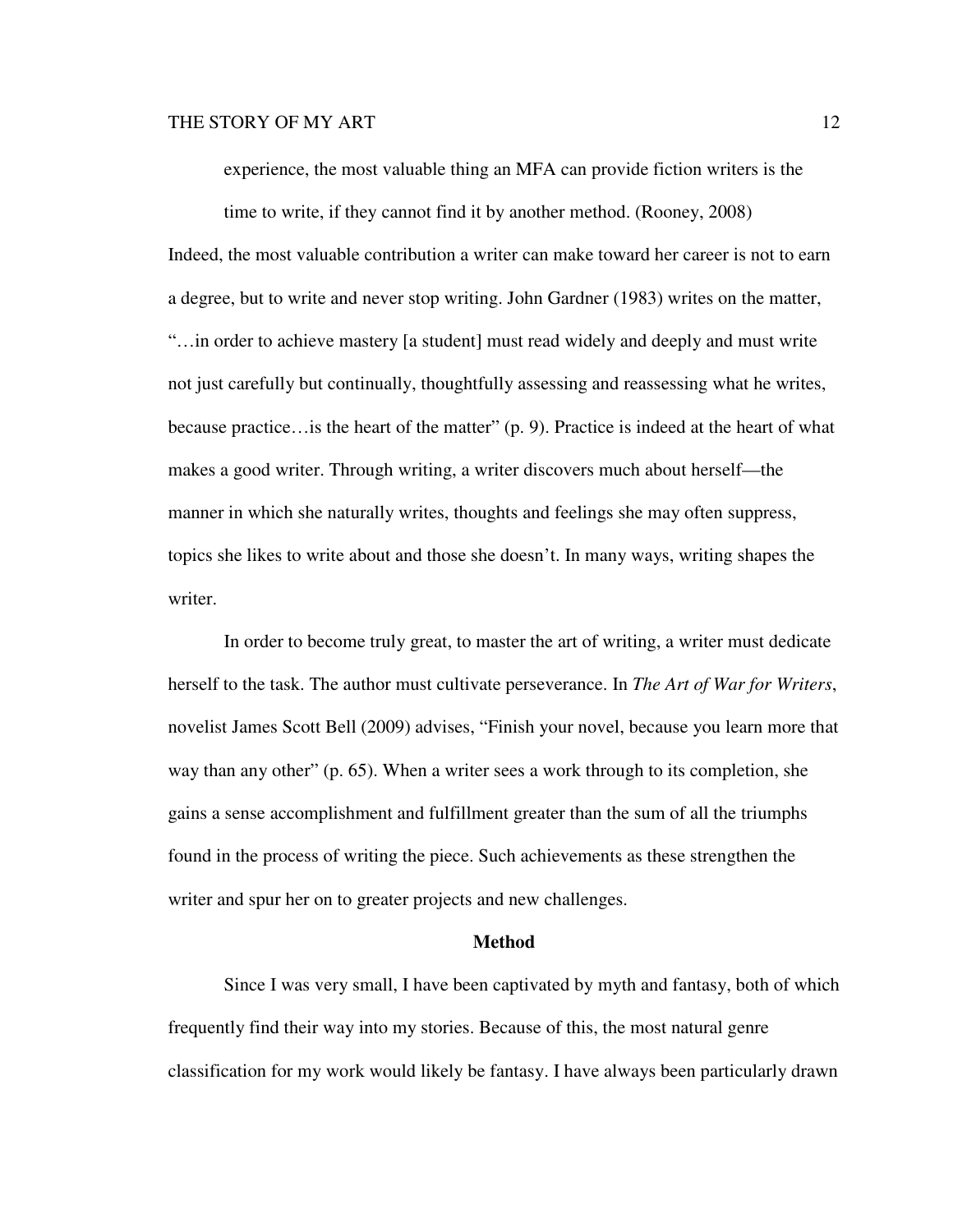to books for middle-grade children and young adults, and it is my intention to write primarily for these audiences. Given the age of the main characters and the themes of the story, the novel I am currently writing is best suited for young adults, but it will be written with a level of maturity that an adult audience may appreciate as well.

While all elements of craft are necessary for the construction of an intriguing novel, stories are often distinguished as being character-driven, plot-driven, or worlddriven. Because the creation of characters comes most naturally to me, my stories tend to be primarily character-driven. When I begin to write, I typically begin with a character in mind.

For me, character creation comes quite easily. I am very observant and empathetic, and I naturally have a good understanding of the quirks, flaws, strengths, and passions that make up a person. When I create a character, I typical have a handful of traits in mind, and then I begin to build the character's personality by placing the character in a brief scene involving a somewhat stressful scenario. Bringing the character through such situations allows me to come to a better understanding of that character and to be consistent in the way I portray that character throughout the rest of the story.

The plot in my stories typically develops from the personalities of my characters. As I analyze their needs, desires, and weaknesses, interesting scenarios arise in my mind that would further develop the characters and bring growth. As I work on my characters and weave these scenarios together, my plotline is born.

When I write, world building, or the setting in which my story plays out, is often the slowest element to come together. While I often have a loose grasp on the setting in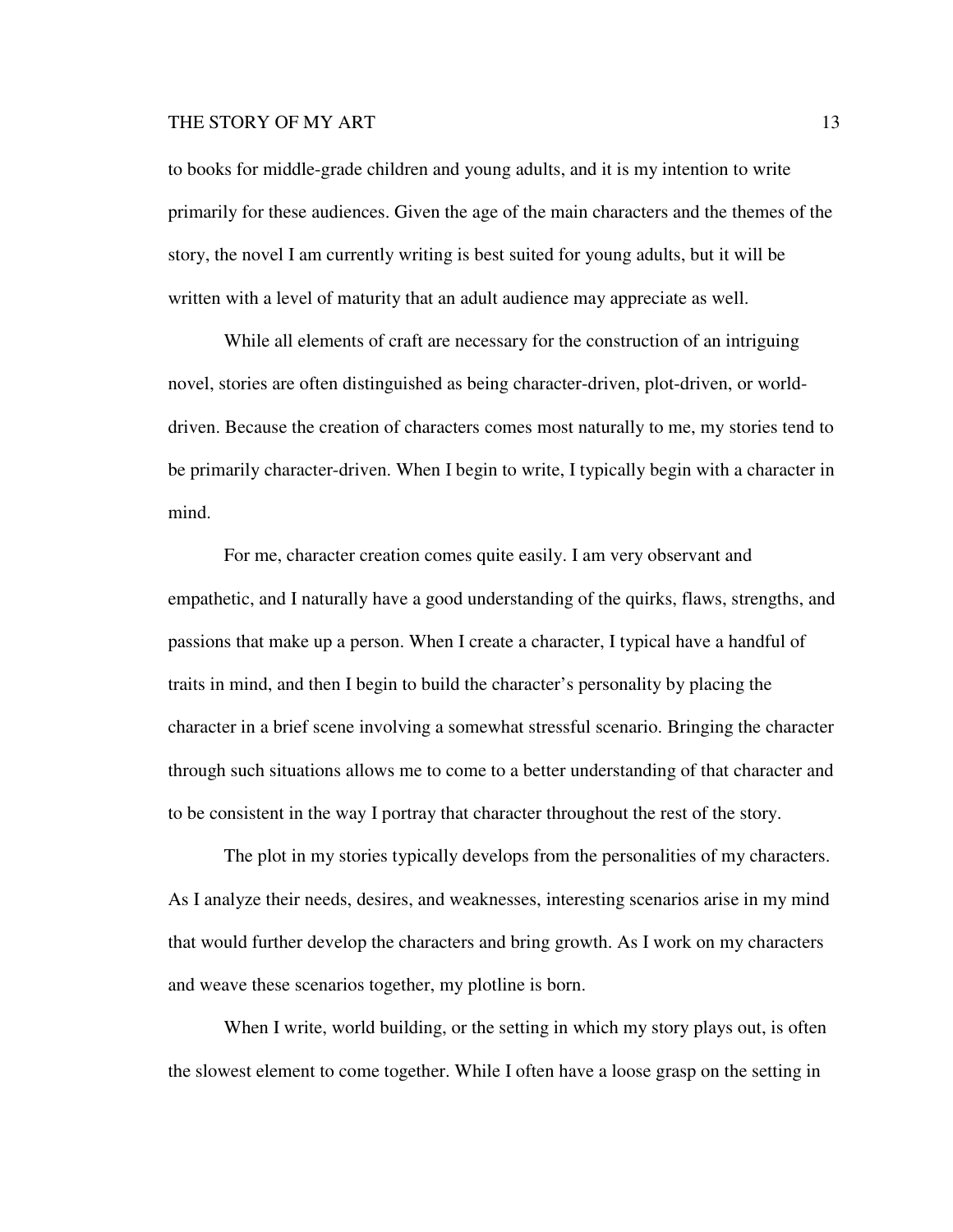which I want my characters and plot to develop, bringing that setting to life within a story requires more effort than plot and character development. Knowing this is my weakness, I give special attention to including details and descriptions of the characters' surroundings.

### **Marketing**

## **1. Executive Summary**

The enclosed marketing plan details a program designed to encourage a successful launch of the novel *Nexus*, the first of what is likely to become a series by first-time novelist Tori Steelman, should Random House, Inc. decide to accept her contract. A summary of each segment of the marketing plan is included below (Kerin et al., 2012).

### **About the Book**

This marketing plan begins with a brief section which summarizes the plot of the novel, clearly displaying the distinctive qualities of the storyline. Additionally, this section features a brief biography of the author, highlighting her experiences in the writing and publishing industry and noting her talents as an author.

## **Situational Analysis**

In order to best understand the marketing elements necessary for *Nexus*'s success in the market, the author has completed a SWOT analysis, assessing the strengths, weaknesses, opportunities and threats regarding the publication of *Nexus* thoroughly and providing solid marketing ideas to make up for any areas that are lacking.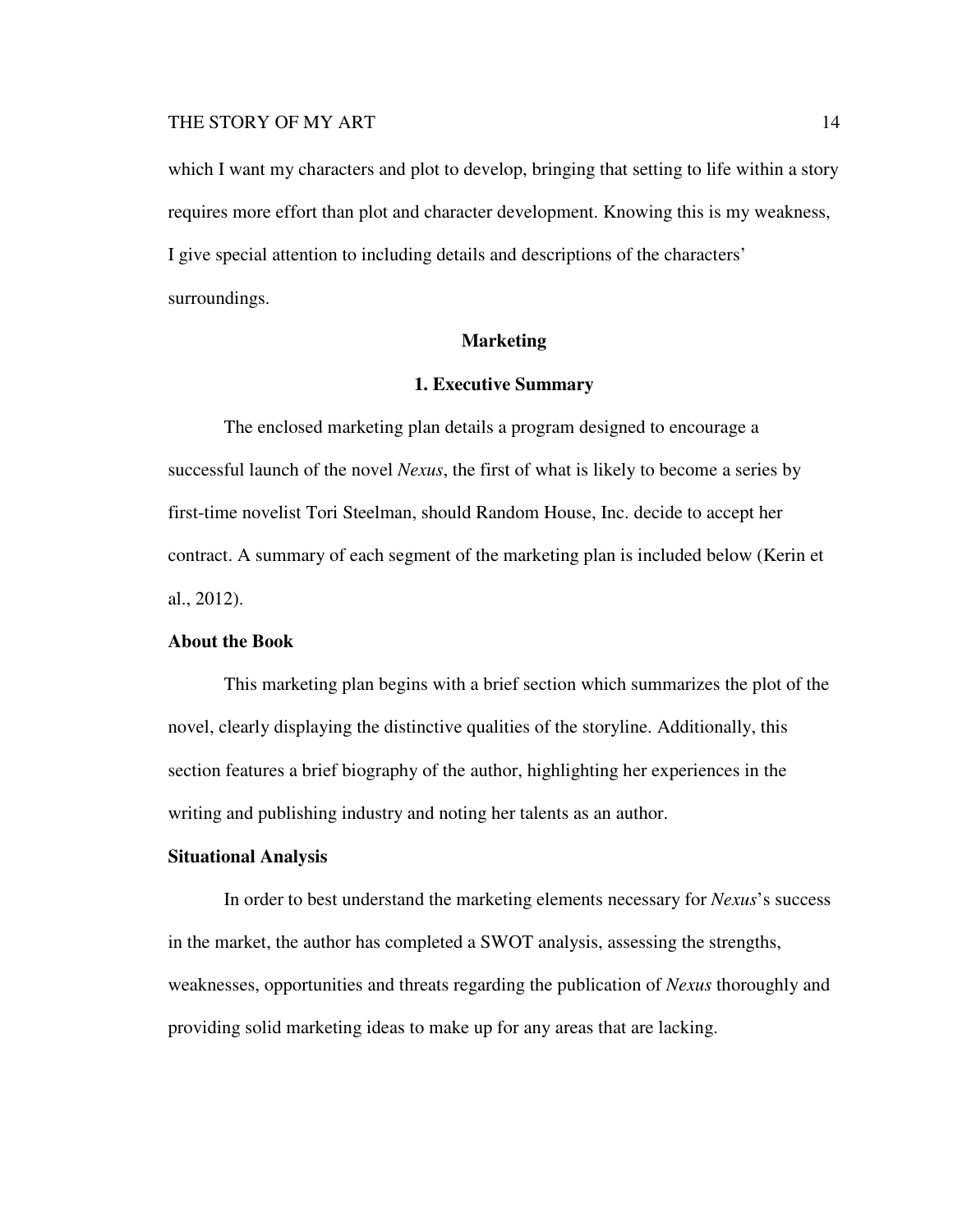### **Market-Product Focus**

This segment starts with a list of objectives for the marketing of *Nexus*, namely: excitement for story, knowledge of author, and potential for series. Next, the author addresses the issue of target markets and discusses her aim of gathering readers of various genres and from widely varying age groups. Exceptional aspects of the novel are noted, differentiating the book from others of a similar nature. Finally, the author explains her intended positioning for the book, in essence that it will be a story for all to enjoy regardless of age or genre of preference.

### **Marketing Program**

Here the four elements of the marketing mix are addressed. The author lists and expounds upon the most important elements of novel as a product, namely: cross-genre plotline, characterization, and visual elements. The pricing strategy that follows include both print and e-book versions of the novel, as well as formatting information. The book's extensive promotion strategy includes a vast array of ideas to spread awareness and encourage purchase. Methods include: blog tour, social media, local media, festivals and conferences, book clubs and release parties. Finally, the author discusses placement of the book, noting her desire to allow distribution through as many outlets as possible.

### **Implementation Plan**

The author chronologically details the projections for setting the marketing program into action, beginning with current pre-publication efforts and ending with plans for a sequel and potential series. This section concludes the marketing plan.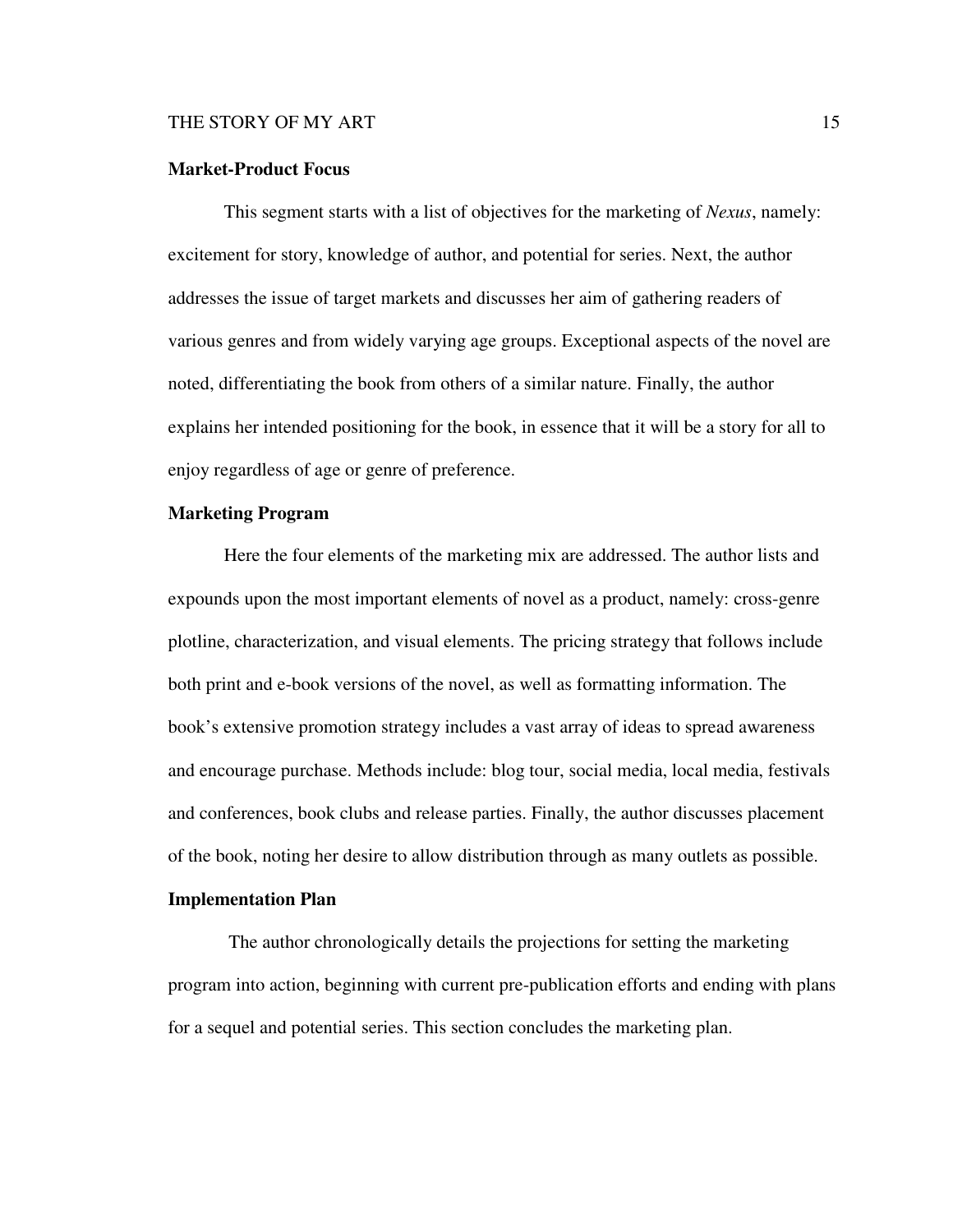### **2. About the Book**

This section contains story information about *Nexus*, as well as a brief biography of the author.

## **Plot Summary**

Set partly in modern-day America and partly in a fantastical realm called Alura, the story focuses on the experiences of an average teenage girl who is thrust into a magical world. Eighteen-year-old Fiera Jameson is the victim of a freak accident that leaves her with an intense, uncontrollable level of magical powers. She doesn't even have time to learn the names of her rescuers before the man who caused the accident, a villain by the name of Fergusen, is on her tail. Whatever happened that day has left Fiera with something that he wants, and he'll stop at nothing to get it.

## **Author Information**

Tori Steelman has had a passion for reading, writing, and fantasy for as long as she can remember. Her talents were recognized in primary school, and she used the rest of her educational years to hone her writing skills. She has experience in the publishing industry as an editor and a literary agent. *Nexus* will be her first full-length novel publication.

### **3. Situational Analysis**

In order to best understand the situation at hand, a SWOT analysis of issues concerning the author and the book itself is included in this section.

## **Strengths**

Perhaps the single greatest strength of *Nexus* is its distinctive storyline. The plot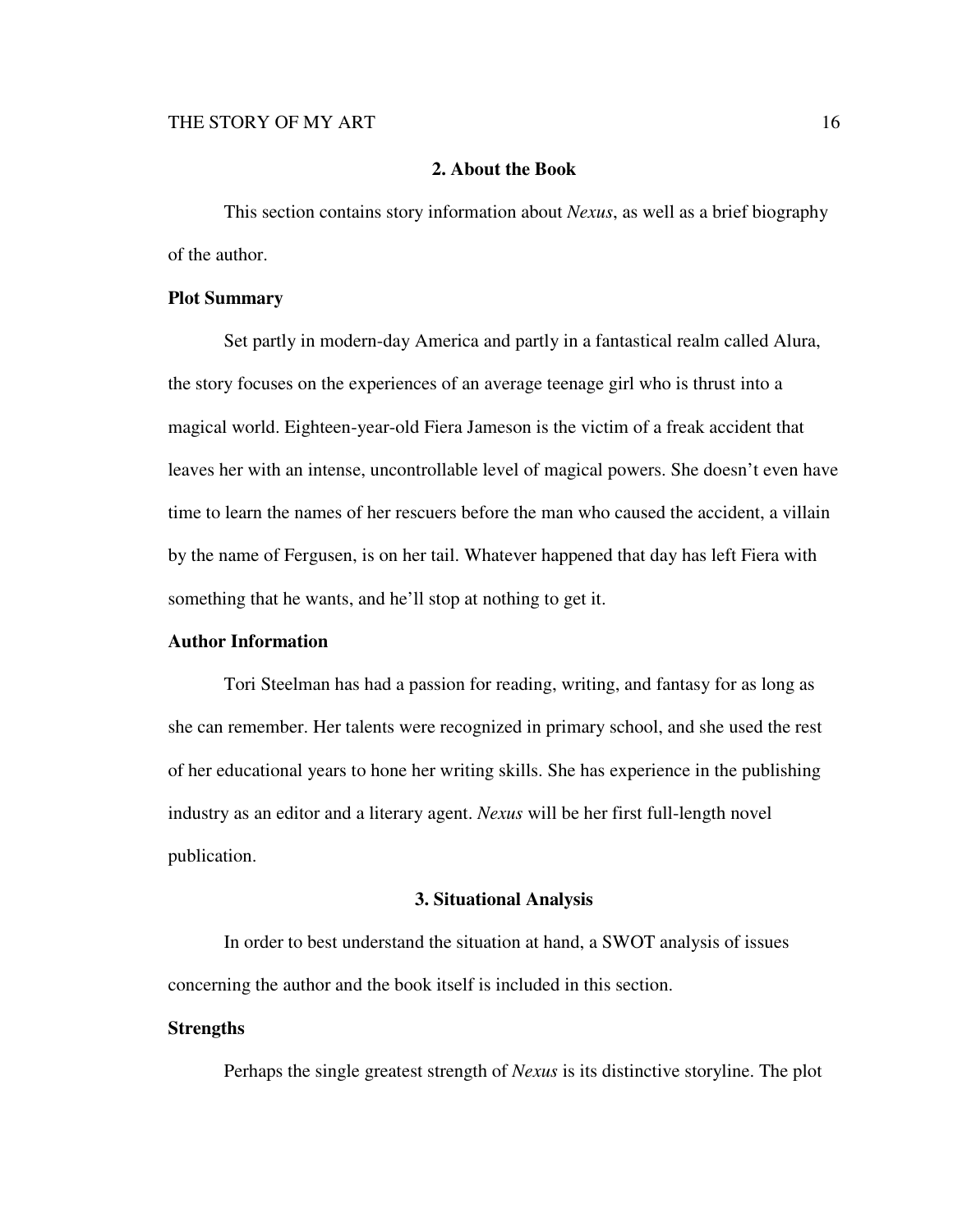of the story, as detailed above, stands in contrast against traditional story arcs through its focus on a strong set of characters whose lives are anything but normal.

The characters themselves are a strength of the book, for the author has brought them to life in a gripping, realistic manner, which significantly adds to the value of the novel.

Another element in *Nexus*'s favor is its basis in classic myth and fairytale. While its plotline varies from the norm in some ways, the classical references in the story will easily attract an audience and increase the book's success in various markets.

Finally, *Nexus*'s solid marketing program will draw audiences through multiple outlets, creating widespread interest in the book and many opportunities for sales.

## **Weaknesses**

The greatest weakness that *Nexus* must deal with is the fact that its author is a relative unknown. As of yet her publicity endeavors are still only in the beginning stages. Therefore, the author has created a strong marketing program to increase public knowledge not only of the book, but also of the author.

### **Opportunities**

Because of its cross-genre aspects and mature but uncomplicated writing style, *Nexus* has the potential to become a bestseller in a number of markets. Its young adult protagonist and main characters will appeal to young and old alike. Readers who enjoy fantasy, science fiction, adventure, and romance will find something to love in this book.

Additionally, *Nexus*'s solid marketing program will create the necessary book and author awareness to open the doors for the novel to grow in popularity. By emphasizing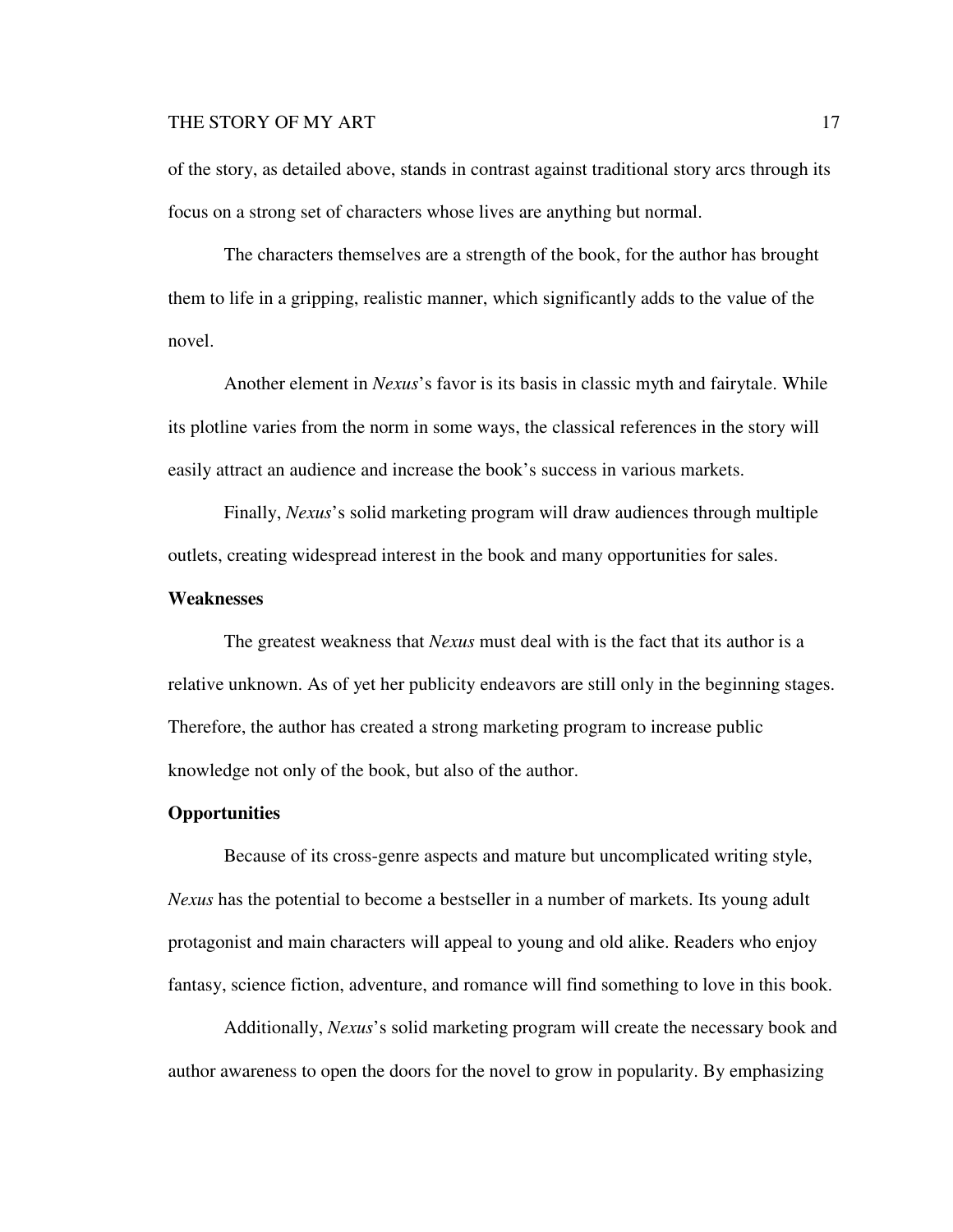the story's exceptional qualities, the marketing program will draw potential readers to the novel and open many doors for new opportunities in the future.

Finally, if *Nexus* reaches expected levels of success in its markets, new opportunities for a sequel and potential series will arise. The author is eager to continue the story begun in *Next*, and plans for a sequel are already in the works.

## **Threats**

The most significant threat *Nexus* faces is the highly competitive field it is about to enter. Paranormal and fantasy books are quite common among young adult publications, and due to the nature of the story*, Nexus* will most likely be placed alongside these novels on the shelf. However, *Nexus*'s non-traditional story elements, as found in the "Points of Difference" section, will help to set it apart from other novels in the genre, and its marketing program will prevent it from fading into the ever-growing sea of young adult fantasy books.

### **4. Market-Product Focus**

Included in this section are the author's goals for *Nexus* following its publication, as well as information on target markets, points of difference, and positioning of the book.

### **Marketing and Product Objectives**

Listed below are the three primary goals of the marketing campaign for *Nexus*  over the coming months and years prior to and following its publication:

• Excitement for Story. Extensive marketing campaigns will encourage anticipation among potential readers, leading to an increase in sales.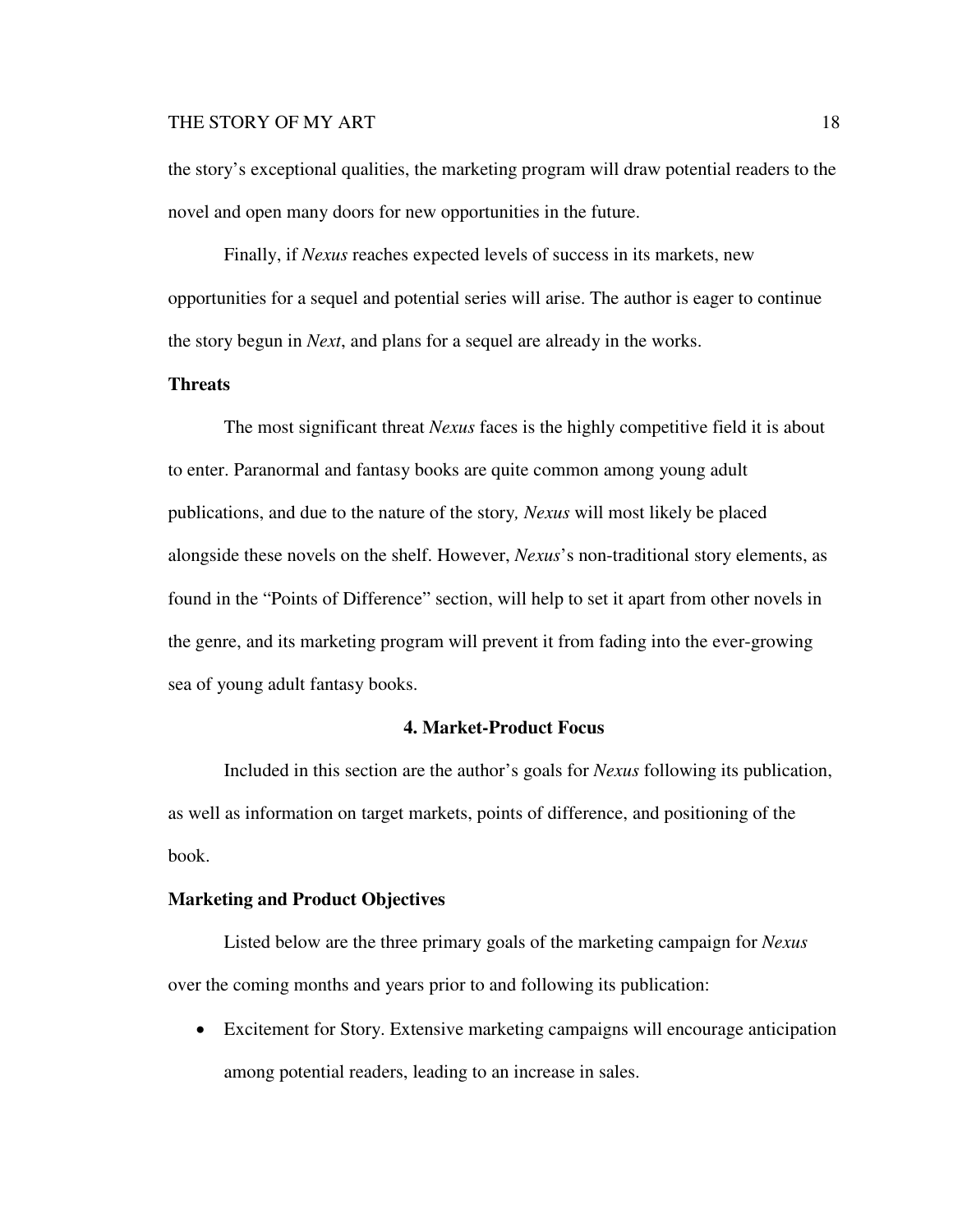- Knowledge of Author. The aforementioned marketing campaigns will also increase knowledge of the author, creating a good reputation that will lead to a promising literary career.
- Potential for Series. By stirring reader excitement and spreading knowledge of the author throughout the reading community, *Nexus*'s marketing program aims to create value for the book. Actualizing this value will enable the author to expand her endeavors with *Nexus* by continuing the story in a series.

## **Target Markets**

As previously mentioned, one of the strong points of *Nexus* is its cross-genre appeal. Fans of fantasy, romance, action and science fiction will find something to love about the book. Marketing efforts will reach out to readers in each of these genres.

Regarding age, *Nexus* is suitable for adults and children alike. However, due to the organizational structure of the typical bookstore, the novel will be categorized in either the Young Adult or New Adult section.

# **Points of Difference**

Though the topics mentioned below are far from rare, *Nexus* stands out from other books in its category in several notable ways:

- Modern Fantasy. The majority of fantasy stories are set in the distant past or in a world completely disconnected from reality. In contrast, *Nexus* takes place in the modern age, allowing the reader to connect more easily with its fantastical elements.
- Alternate Universe. Many stories take place in made-up worlds that excite the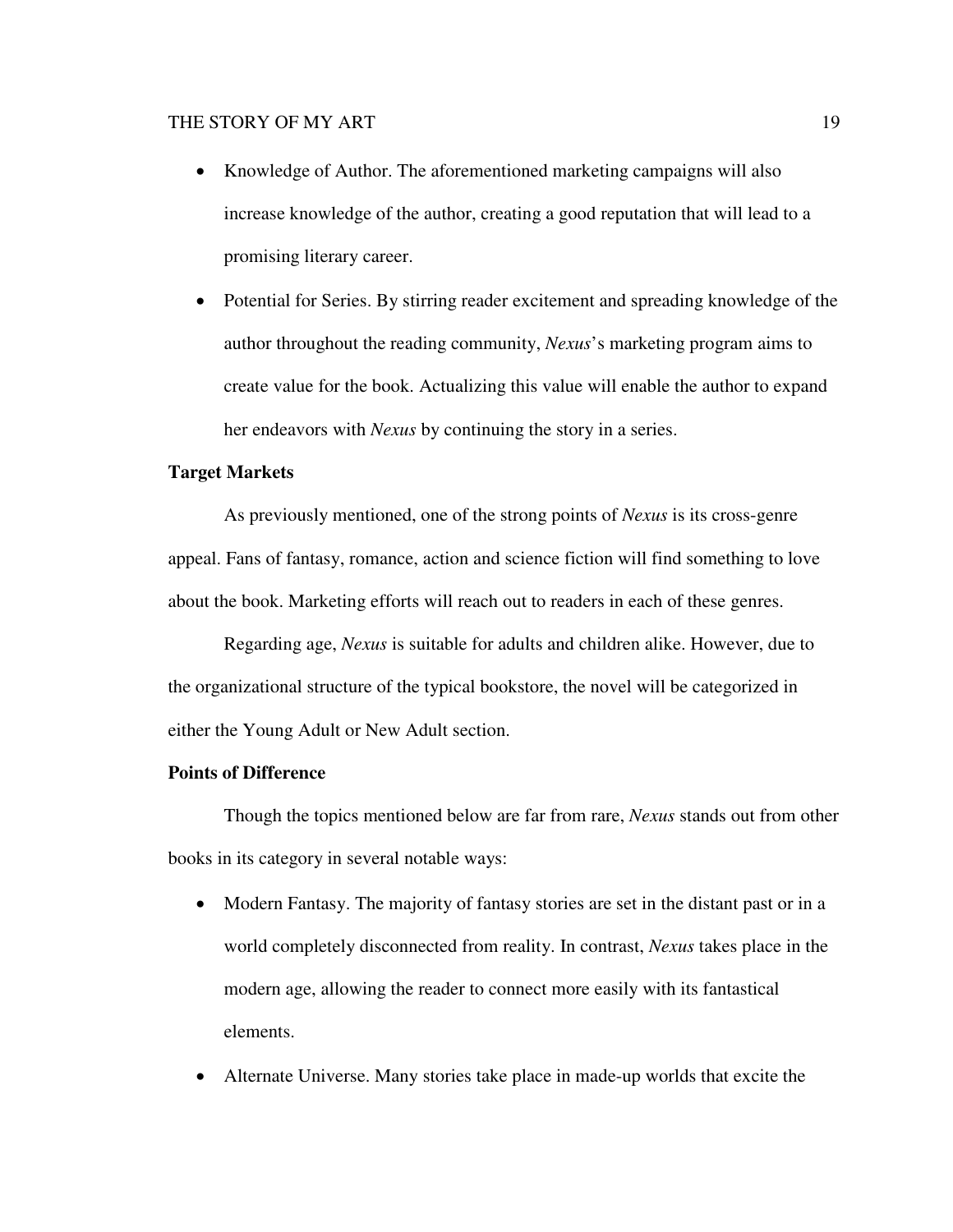imagination and leave the reader hungry for more. *Nexus* stands out from the majority in that it takes place in both the real world and an alternate one, providing an interesting connection between the two.

• New Take on Classics. Modern authors often try their hand at retelling traditional myths and fairytales, sometimes meeting with success and other times with criticism. *Nexus* seeks not to retell the classics, but rather to draw elements out of the stories and to create a new world entirely, reshaping typical races like elves and dwarves into something new and interesting while at the same time maintaining enough likeness to the original to be recognizable and to be respectful to the tradition.

### **Positioning**

Most stories severely lean towards one genre or another in terms of classification, giving them a very specific target audience. *Nexus* has been designed to challenge that manner of classification. While an age and genre label are an important part of book marketing, *Nexus* seamlessly combines several genres in order to provide a variety of readers with an enjoyable experience in which they can appreciate the aspects of their favorite genre while at the same time experiencing other genres that they may never have read before. The aim of the author is to position the book as a well-written, exciting story in the readers' minds, regardless of their genre of preference.

## **5. Marketing Program**

Attending to all four elements of the marketing mix, the author has developed a marketing program aimed at spreading awareness and excitement among potential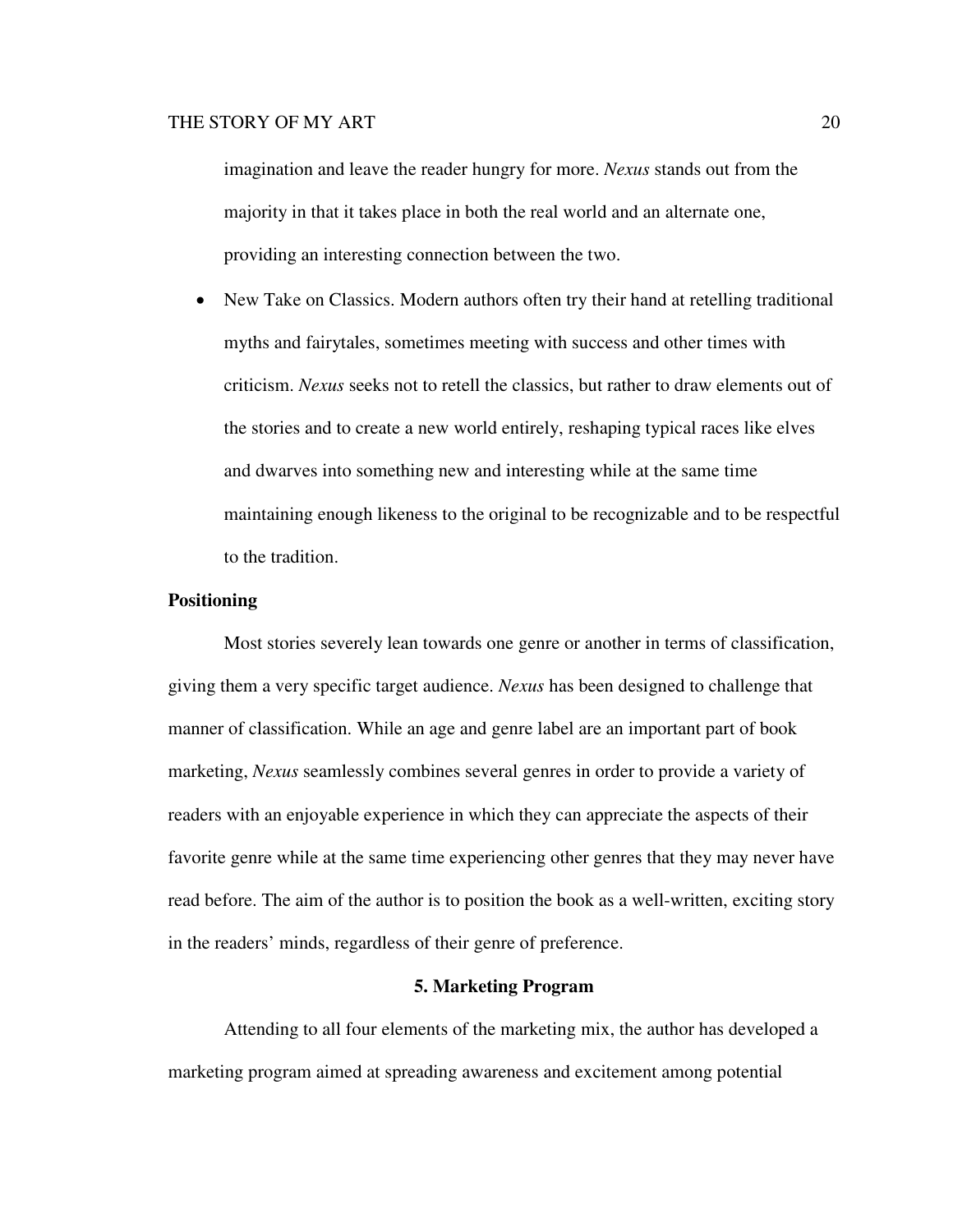readers before, during, and after the publication release of *Nexus*. Details of the plan are listed below.

## **Product Strategy**

The two key product features of *Nexus* are the aspects of the story itself and the professional artistic design of the finished publication.

*Cross-genre plotline***.** As previously described, *Nexus* is a distinctive story idea with classic elements that will enthrall readers of varied age and genre preference.

*Characterization. Nexus* draws readers in through its array of dynamic characters and their individual story arcs. This vital aspect will create long-term interest in the characters, opening the opportunity to turn *Nexus* into the first book of a successful series.

*Visual elements. Nexus* will feature a professional design with captivating cover art that will draw readers to pick up the book with interest and curiosity.

## **Price Strategy**

 $\overline{a}$ 

*Nexus* will be released in both print and digital format at its first publication.

Details on pricing and formatting plans are included below<sup>1</sup>.

*Print copy.* For its original publication, *Nexus* will be released in octavo-size hardcover format at a reasonable price of \$17.99. After its first year on the market, the book will also be released as a C format paperback at \$8.99.

*E-book.* An electronic version of *Nexus* will also be available upon its first release at a starting price of \$12.99.

 $1$ <sup>1</sup> The prices that follow are based on the average list prices for titles of similar genre published by Random House.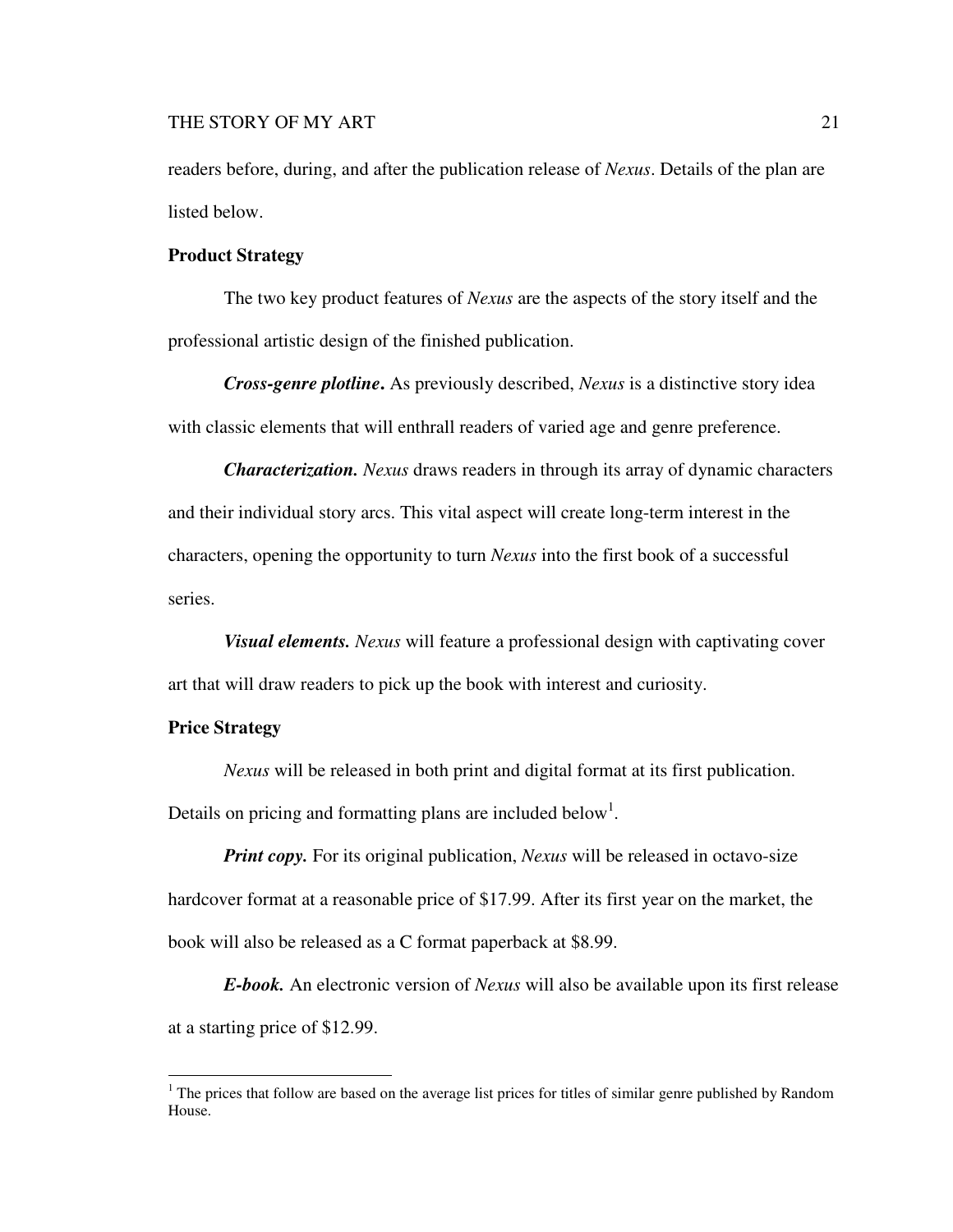### **Promotion Strategy**

Promotion for *Nexus* will be conducted in true multimedia fashion. Online programs include blog tours and social media. Other promotions will be conducted through local media coverage, literary festivals and conferences, and book club reading plans. Several release parties are also being negotiated.

*Blog tour.* During the weeks prior to and following the release of *Nexus,* the author will serve as a guest blogger on a number of prominent literary blogs and other popular blogs whose audiences are interested in learning about the novel and its author.

*Social media.* Much of the marketing campaign for *Nexus* will utilize social networking websites with which the author is heavily involved. A Facebook page has been created in anticipation of the book's release and continues to update its growing fan population on developments in the publication process. Other social networks used include Twitter, YouTube, and the author's blog.

*Local media.* Following publication, the author plans to have several interviews with local newspapers to increase regional awareness of her novel. Additional interviews with several radio stations in the region will be negotiated as well.

*Festivals and conferences.* Already an active participant in numerous book festivals and writer's conferences, the author intends to reserve space to display and sell her novel at as many of these events as possible in the months following the release of *Nexus*.

*Book clubs.* The author intends to promote her novel through a number of book clubs and in reading groups throughout the country. These events may also include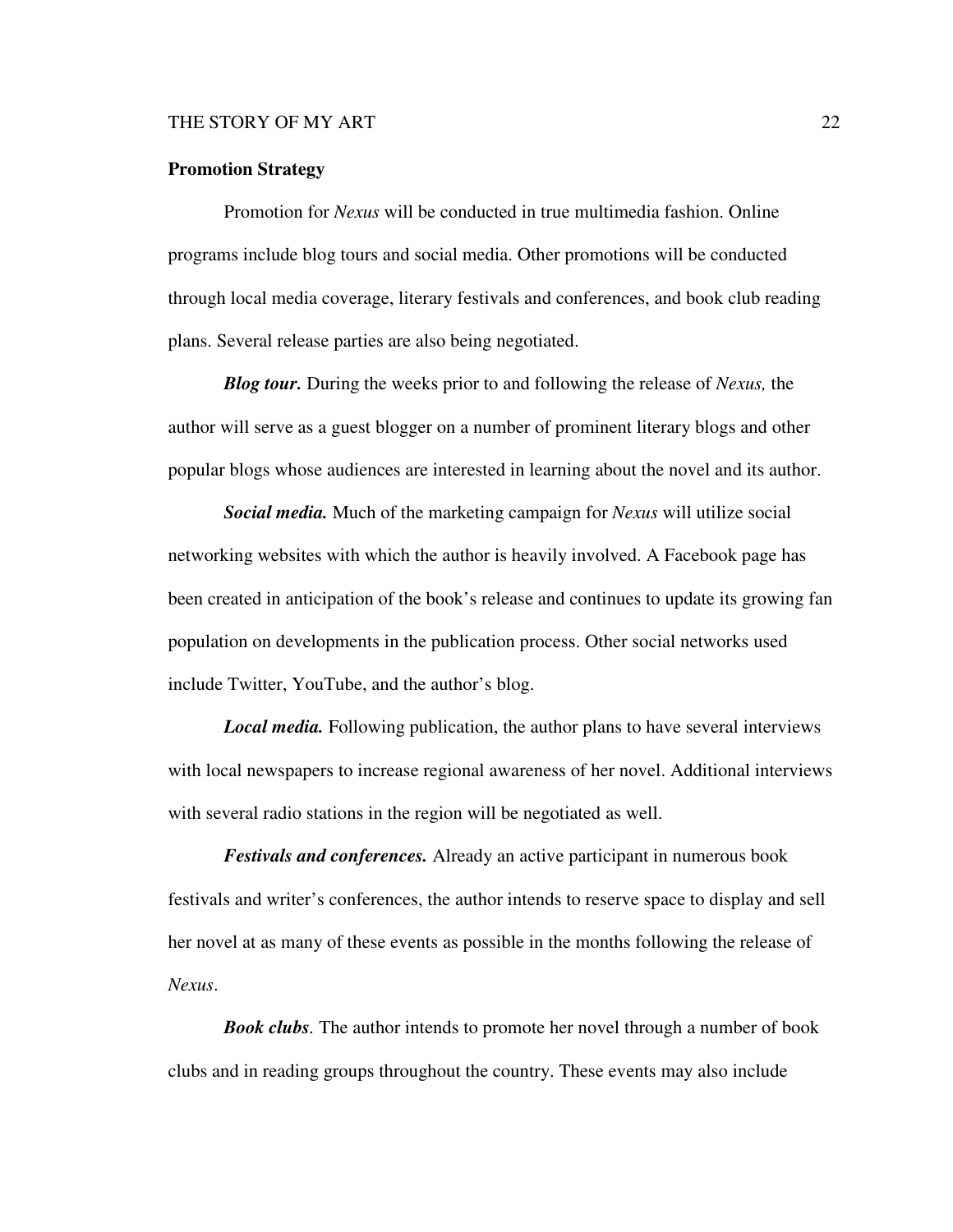personal visits with the reading groups or video call interviews with the same purpose.

*Release parties.* Several book release parties are currently in planning stages in order to spread word of the novel in the days and weeks immediately following its release. The festivities will include food and drink, drawings for a free copy of the novel, meet-and-greets with the author and book signings.

### **Placement Strategy**

In order to get the best reception and widest audience, the author plans to distribute *Nexus* at any bookstore that would like to carry the novel. Distribution through larger chains such as Barnes and Noble, Books-A-Million, Wal-Mart, and other locations is also planned. The author also wishes to make e-books available through Amazon.com, Barnes and Noble, Books-A-Million and the like.

### **6. Implementation Plan**

*Nexus* marketing endeavors will begin with the most cost-efficient yet effective methods of advertisement. With the use of various social networking sites and blogs to advertise the upcoming publication, *Nexus* will become a common name in various literary circles.

Also in this stage, interviews with local and online media sources will increase knowledge of both the book and the author, further generating interest in the story. These efforts, as well as online blog and social media efforts, will continue during and after publication to promote the book and increase sales.

Following publication, a number of release parties will celebrate the publication, enticing readers and encouraging book interest and author awareness. Meet-and-greets,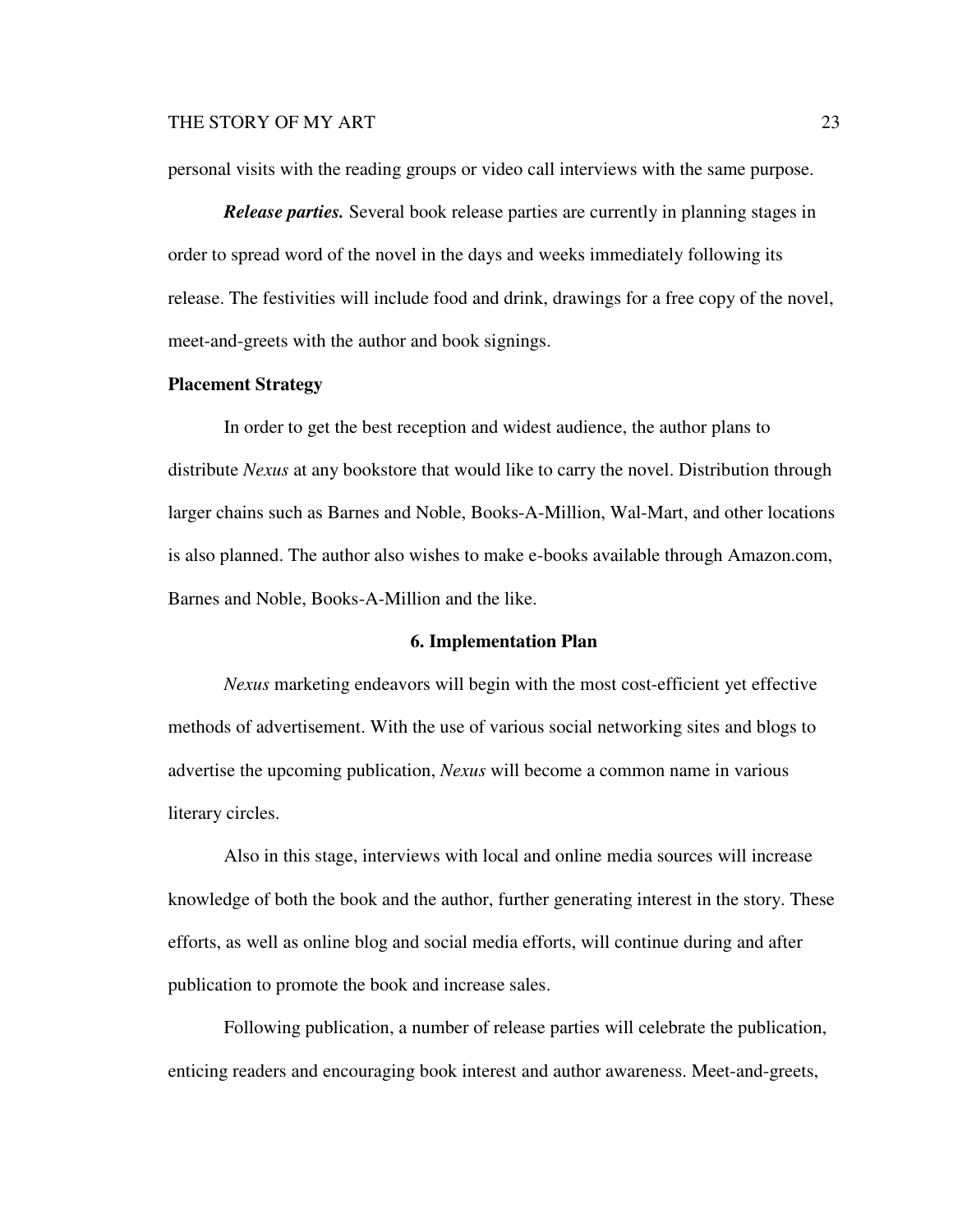giveaways, book signings and the like will stimulate excitement and sales during these events.

Additionally, the author will promote her book through numerous book clubs across the country, making personal appearances or video calls at club meetings when possible. This will significantly increase awareness and sales of the book.

*Nexus* will also be displayed and sold at various literary conferences and book festivals across the country. The author will meet personally with potential readers, spurring on further sales.

Given the continuation of these marketing efforts over time, the likelihood of *Nexus* achieving bestseller status is significant. This will create more publicity and consequently cause a rise in sales.

Finally, once a notable degree of success has been reached, the author will announce her plans for a sequel as marketing endeavors continue.

## **Story Excerpt: Nexus, Chapter One**

The crystalline waters of the brook rolled melodically down the hillside, glistening in the sunlight that illuminated the clearing. The birds chirped a harmony to the rivulet's song as a gentle breeze cut through the heat of the summer air.

It was her favorite place in the world, her secret place. She swore it was filled with magic, or at least the closest she would ever come to it. She was an artist, and this little hollow was her greatest muse. In its leaves and flowers she found pixies and elves. The melody of the creek became the music of her songs, the rhythm of her poems. With pencil and paper she had recorded many a battle unfolding among the trees, a scout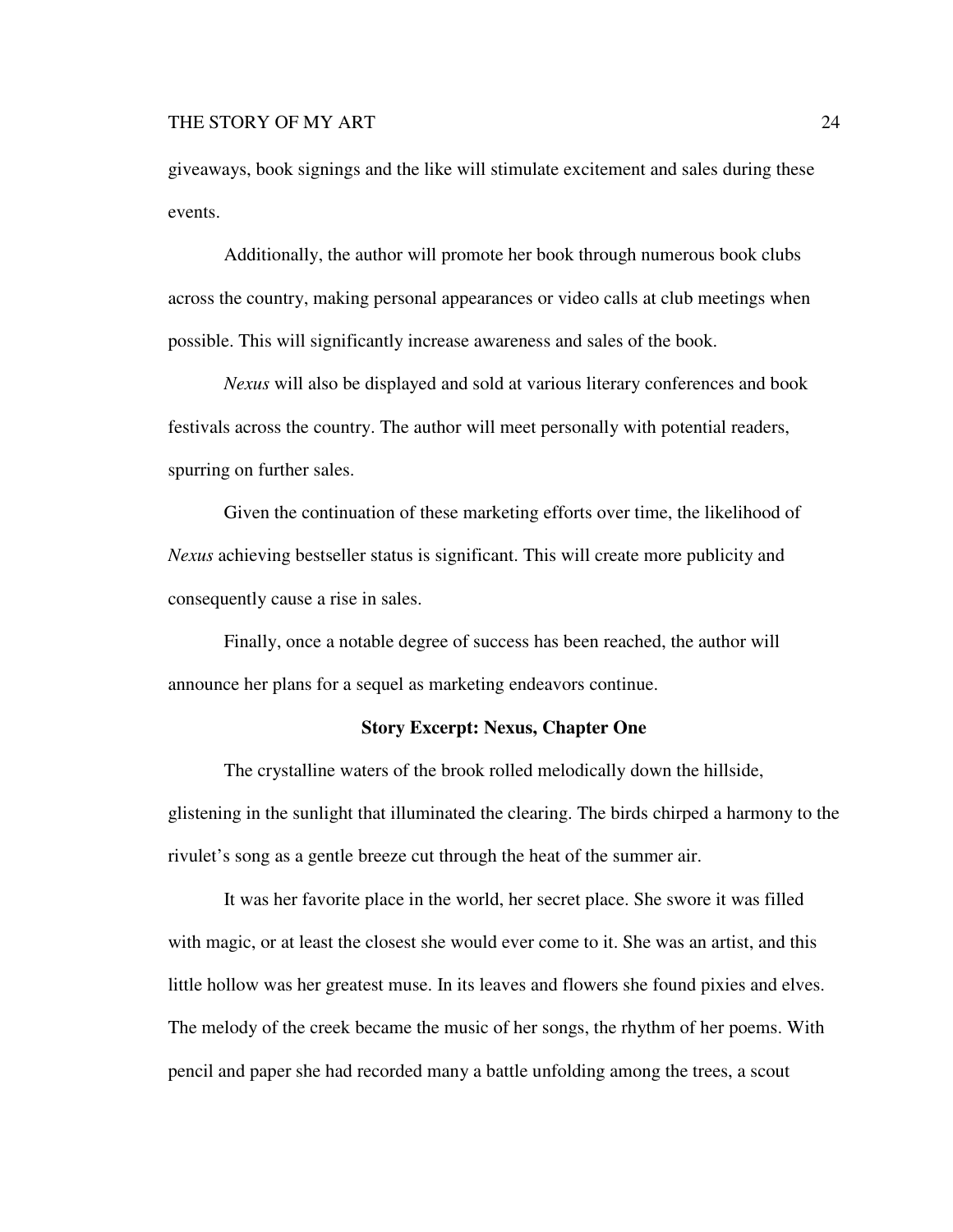surveying an enemy camp from the boughs of the ancient oak on the east side of the creek, an archer skillfully taking down a foe from his position behind one of the three massive boulders that formed a near perfect triangle on the western side of the waters.

For years she had come here, spending her free time lost in her own little world, living fantastical adventures the real world could never afford her. It was the first day of summer, and she was ready for a new adventure. Eagerly she set her satchel on the ground next to the old oak, leaned her back against its massive trunk, pulled out her notebook, and opened it to a clean page.

"All right," she said, excitement lighting her eyes, the tip of her pencil just meeting the page. "Tell me your story."

 $*$  \*  $*$  \*

Deep in the heart of the mountains, a lonely Victorian mansion stood atop a steep hill. Its bricks were crusted with dust and dirt, and its paint was chipping and peeling from years of harsh weather. A middle-aged man in a charcoal Italian suit stood at the large back window of a mahogany-paneled study, gazing over the mountains shadowed by storm clouds gathering on the horizon. He was tall and thin, with small, intense eyes that matched the darkening sky. His chestnut hair was streaked with grey, and his features were sharp, cunning. His eyes read an invisible message written in the foreboding cloud formations, and his lips curved slowly into a crooked, ominous smile.

He retreated to a computer in the far corner of the large room. He keyed in a lengthy passcode, and the large monitor on the wall flickered on. A male figure in a charcoal cloak appeared on the screen, eyes concealed in shadow beneath the slouch of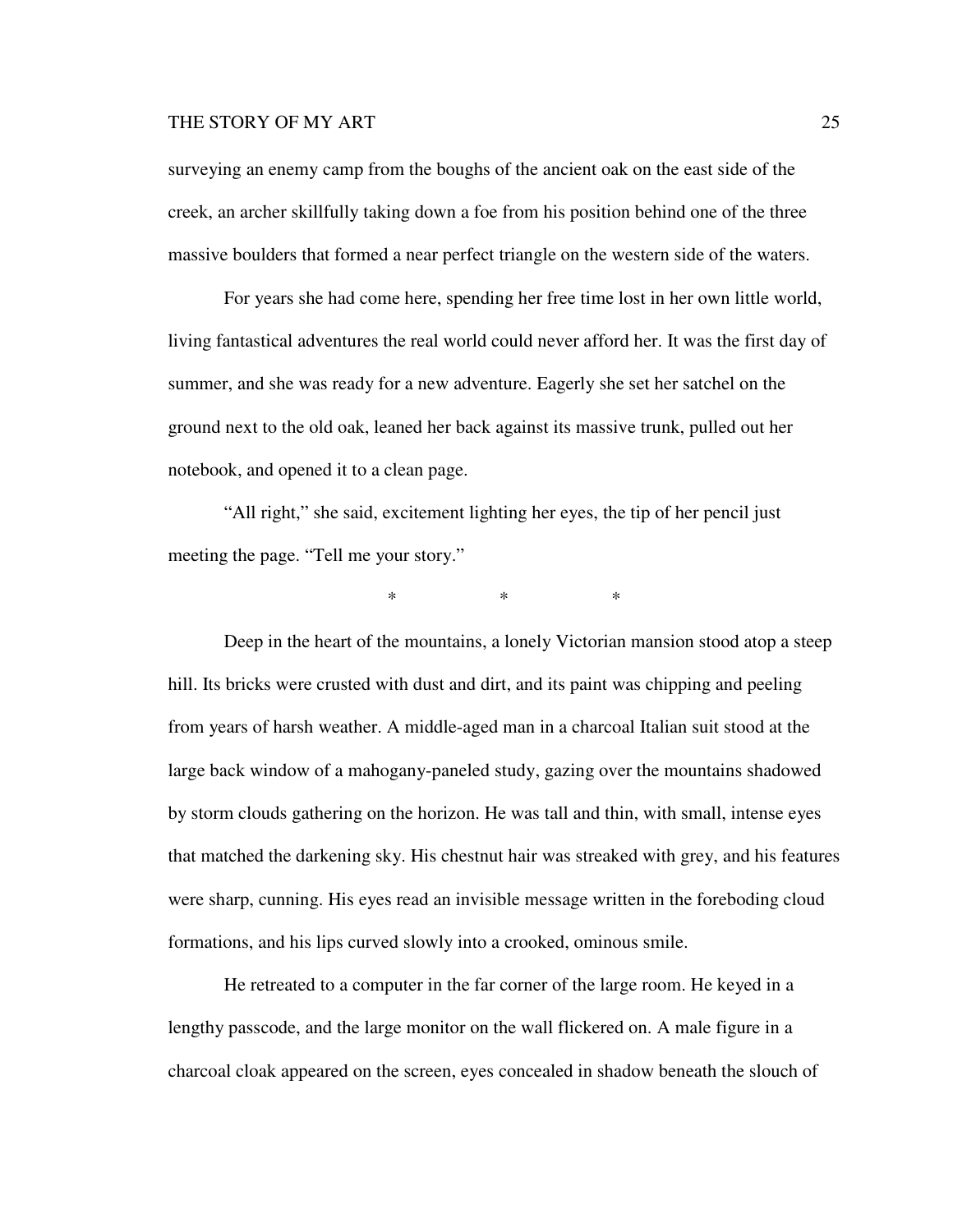his hood.

"My lord?" the figure said, his voice low and rough.

A darkness flickered in his eyes. "It's time."

 $*$  \*  $*$ 

Her pencil danced across the paper, the magic of the hollow weaving a tale of enchantment in her mind. Hours passed like mere minutes while she filled page after page, her handwriting turning into barely legible scrawl as she tried to capture the myriad scenes unfolding in her head.

The sky above her grumbled, disrupting her focus. She looked up, for the first time noticing the approaching clouds that had been slowly stealing the sunlight from her little haven. She sighed, her eyes returning to her unfinished page, a conflicted look passing over her face. A drop of rain struck her cheek and slid slowly down to her chin.

"All good things must come to an end," she muttered, reaching for her satchel.

 $*$  \*  $*$ 

"My forces are in place and are ready to proceed, Master Fergusen," the hooded figure announced.

"Excellent, Stallarin," the stormy-eyed man replied. "What news from Earthside?"

Stallarin looked away and keyed something in at his own computer. Fergusen's display divided, and a round-faced man appeared on the right half of the screen.

"Ellison, are Earthside forces in position?" Fergusen asked.

"Ready and waiting," he confirmed. "According to our data, the storm will reach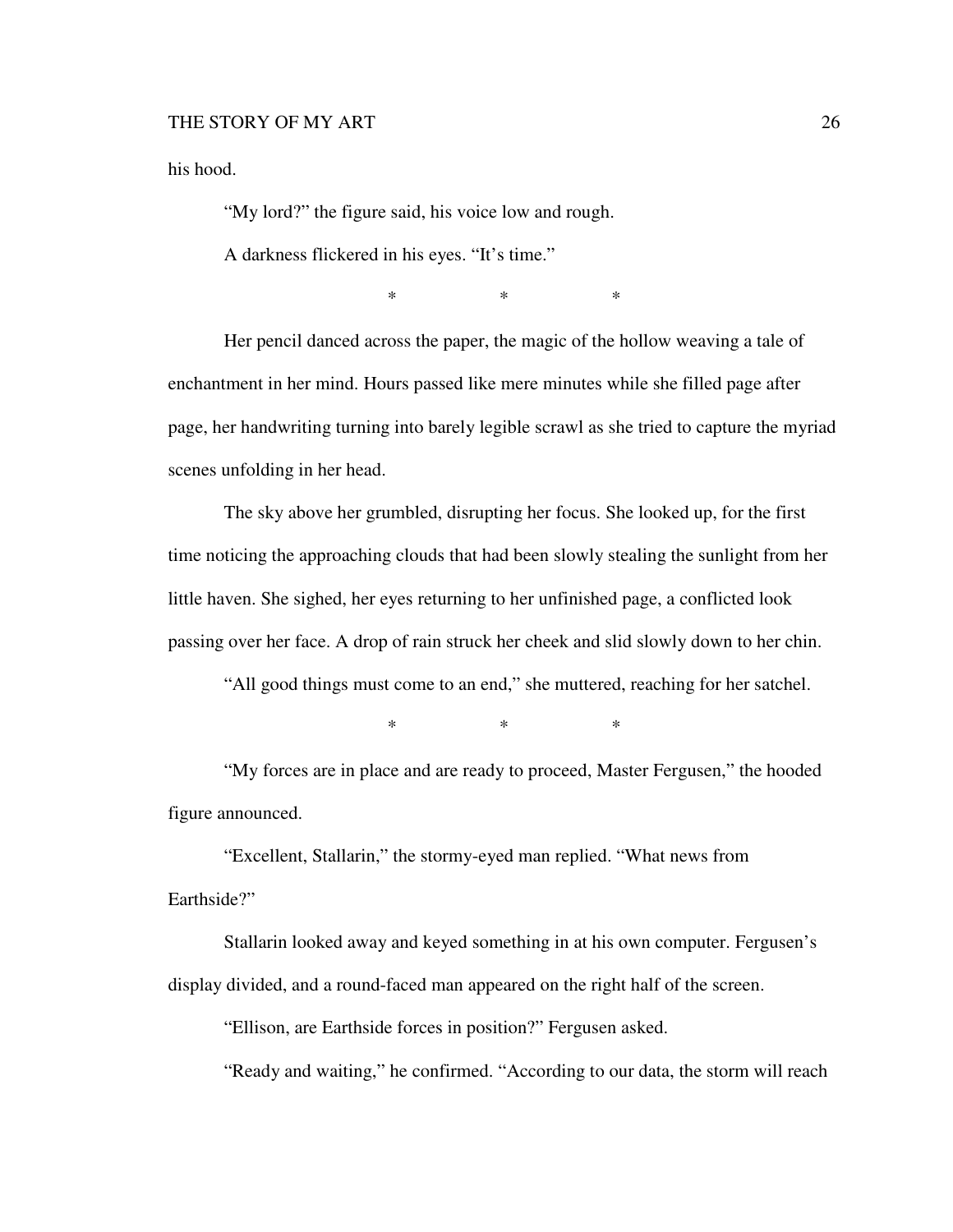sufficient power in two minutes' time."

Fergusen nodded. "Prepare all—"

"Excuse me, m'lord," Ellison interrupted, eyes wide as he looked at a secondary monitor. "Earthside is no longer clear."

 $*$  \* \* \*

It was a small, cramped office, filled to the brim with computers, every wall covered ceiling to floor with a wide variety of screens displaying a seemingly endless amount of data. A worn brass sign on the door read "Supernatural Interference Tracking Department." The young man was seated in front of a weather radar monitor, so still he seemed not even to be breathing, brows knit as he analyzed the coming storm.

"Simeon!" he called, eyes locked on the rapidly-moving cloud formation. A middle-aged man appeared in the doorway.

"Cale?"

The young man closed his eyes for a moment and rubbed the bridge of his nose with his thumb and forefinger. "Look at this storm."

Simeon stepped closer. Cale replayed the data from the past five minutes.

"I know I'm new at this, Sim, but tell me that's not energy manipulation."

Simeon carefully observed the record and gave a solemn nod. "Certainly not a natural storm. Good work. Bring this to Hyperion immediately." And with that the older man quickly left the room.

 $*$  \*  $*$  \*

"No longer clear?" A spark of rage lit Fergusen's eyes. "How is that possible?"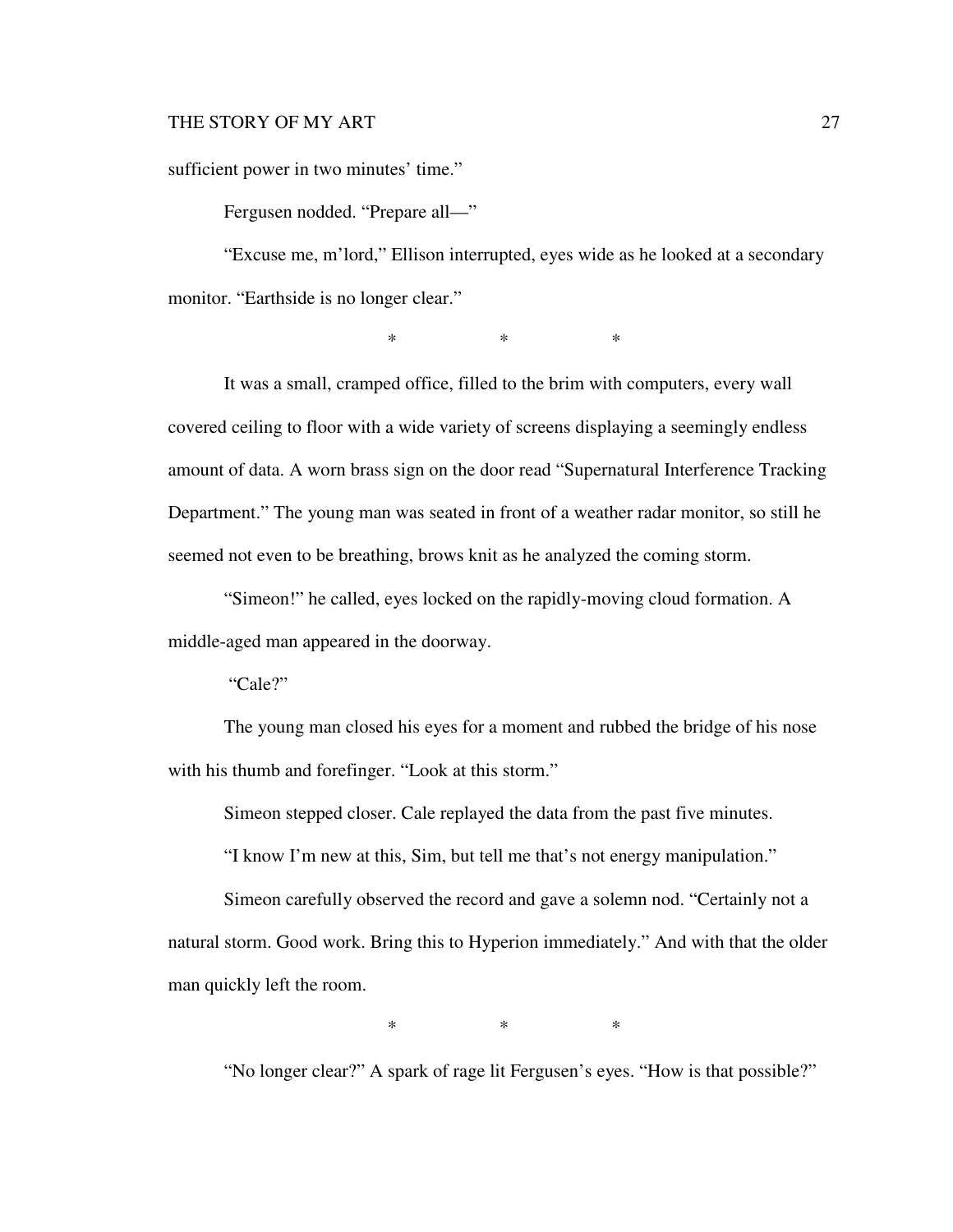"I—well…," Ellison trailed, desperately sifting the data on his screens in hopes of finding an answer.

"Spit it out!" Fergusen barked.

"I don't know, sir. We secured the area hours ago."

"Is it SAGE?" Stallarin asked.

Ellison bit his lip. "It's…no, it's a girl."

"A girl?" Fergusen repeated, exasperated. "Proceed as planned."

Ellison's brow furrowed, jaw dropping slightly. "But she'll die, sir."

"Proceed as planned!"

Ellison sighed and gave a solemn nod. "As you wish, m'lord."

"Excellent," Fergusen said, his expression now calm. Without another word, he disconnected the call and returned to his place at the window.

 $*$  \* \* \*

The clouds moved furiously overhead. Without warning the light summer breeze picked up, the wind whipping her long auburn locks violently about her face. Stuffing her notebook into her bag to protect it from the oncoming rain, she rose to her feet. She turned her wide questioning eyes to the heavens as if sizing up a foe, another raindrop landing on her arm. The rising darkness began to cast its shadow over the haven.

"What are you?" she whispered.

The wind grew stronger. She lifted her foot to take a step forward but instead fell back against the trunk of the tree. The ominous shadow had nearly filled the small clearing, its edge just a few yards away from her. She watched as it crawled closer and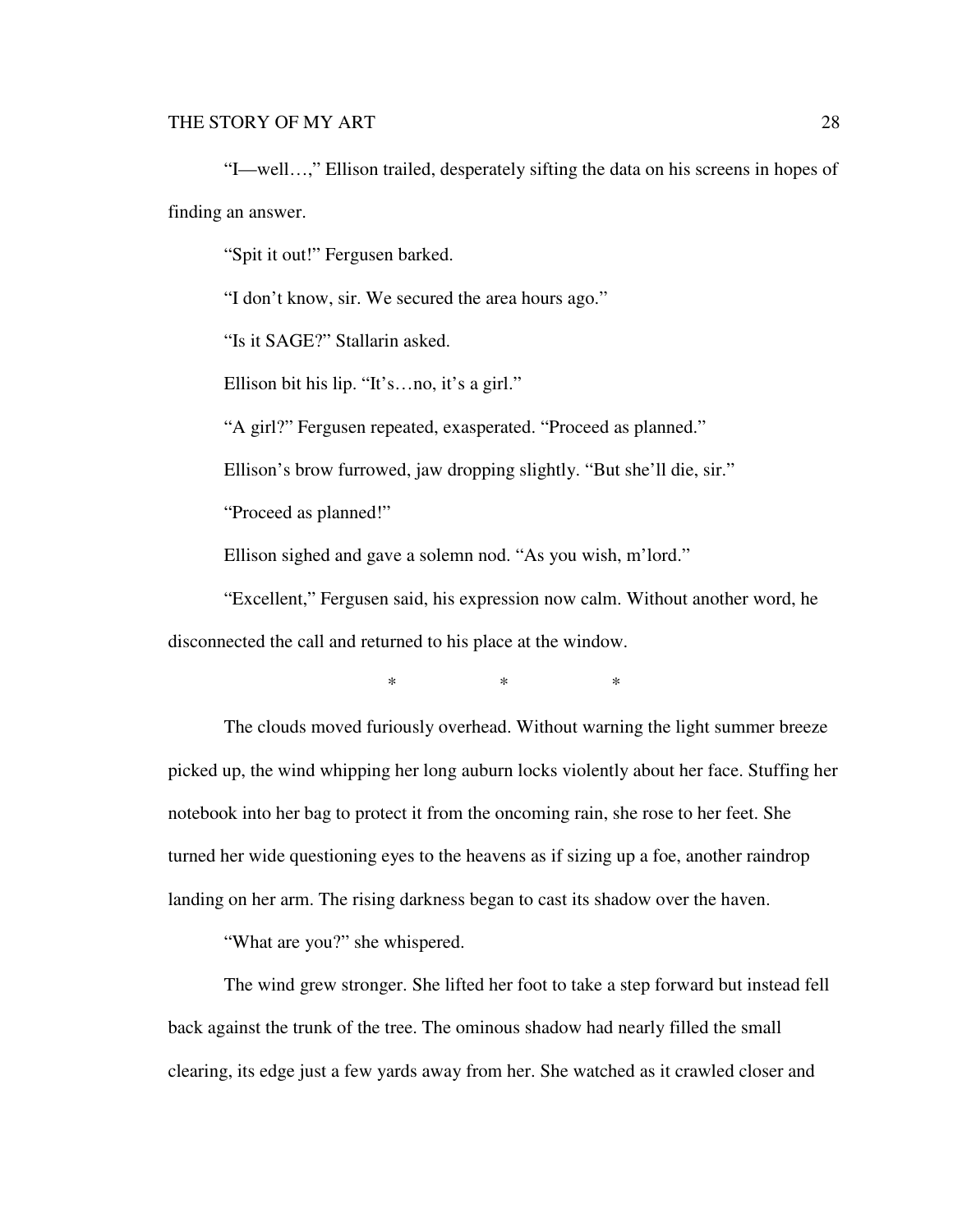closer. Her face grew pale. Once more she tried to move, but again the relentless gale foiled her efforts. She turned and clung to the old oak as the sky broke open and raindrops pelted her body, driven sharply by the fierce winds. Her eyes closed as she began to whisper prayers of desperation to the ears of heaven.

 $*$  \* \* \*

Cale quickly copied the data and walked swiftly down the hall toward the office of SAGE's Commander in Chief. He slowed as he approached the old wooden door, the only one of its kind in the long beige hallway.

"One would think they'd remodel at some point," Cale mumbled, then he raised his hand and gave the door three strong knocks.

The sound of a sliding bolt scraping out of its slot echoed down the empty hallway and the door opened, revealing a broad-shouldered man with neat black hair and a short beard.

"Cale," he said, a wide smile stretching across his face and forming creases at the corners of his eyes.

"Commander Wingate," Cale said with a nod of respect.

"Please, call me Hyperion. I've never been one for fancy titles," the commander laughed. "Now to what do I owe this pleasure? Surely it can't be good news."

Cale shook his head and handed his jump drive to the commander. "I believe we're dealing with a group of energy manipulators."

Hyperion's smile faded. He plugged the drive into his computer and quickly reviewed the data. "Spot on. Did you catch this yourself?"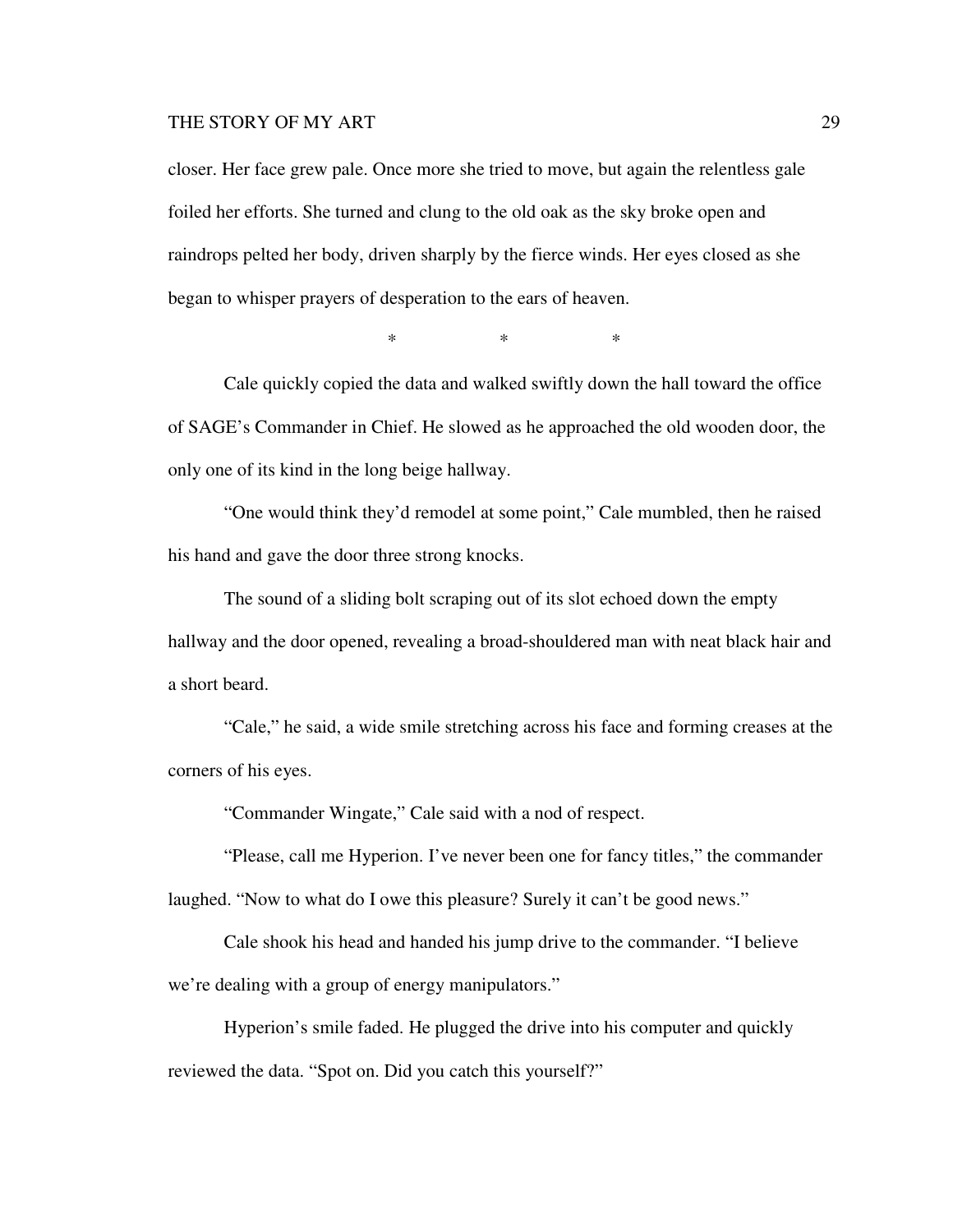## "Yes, sir."

"Excellent work." Hyperion walked to the opposite side of the room and retrieved two deep indigo cloaks from the wall. He tossed one to Cale. "You know, you're the finest recruit SAGE has ever seen. I think it's time you got some field experience."

Cale's eyes lit up as he caught the cloak. "Do you mean that?"

Hyperion cocked his head to the side and arched a brow playfully as he fastened the hood around his neck. "You've completed both arms and medic training, haven't you? At the rate you're progressing, you may get Simeon's position before the year's out."

 $*$  \* \* \*

She heaved an uneven breath as the darkness reached her toes and slowly began to cover her body. Soaked through with rain, she shivered against the old tree, desperately clinging to whatever small protection it offered from the raging storm.

With a sharp crack, a bolt of electricity lit up the sky. Savage thunder erupted in the heavens, shaking the very bones of the little hollow, which was now fully shaded by the ominous dark.

A bolt of lightning struck the center of the clearing, and the ground cracked open between the rocks, completing the lines of the triangle they formed. A blinding blaze of light burst forth from the fissures, its heat and fury consuming the hollow as it spiraled into a powerful vortex and meshed with the furious winds. She screamed as its violent grasp ripped her away from her sheltering tree and pulled her into the swirling depths.

 $*$  \* \* \*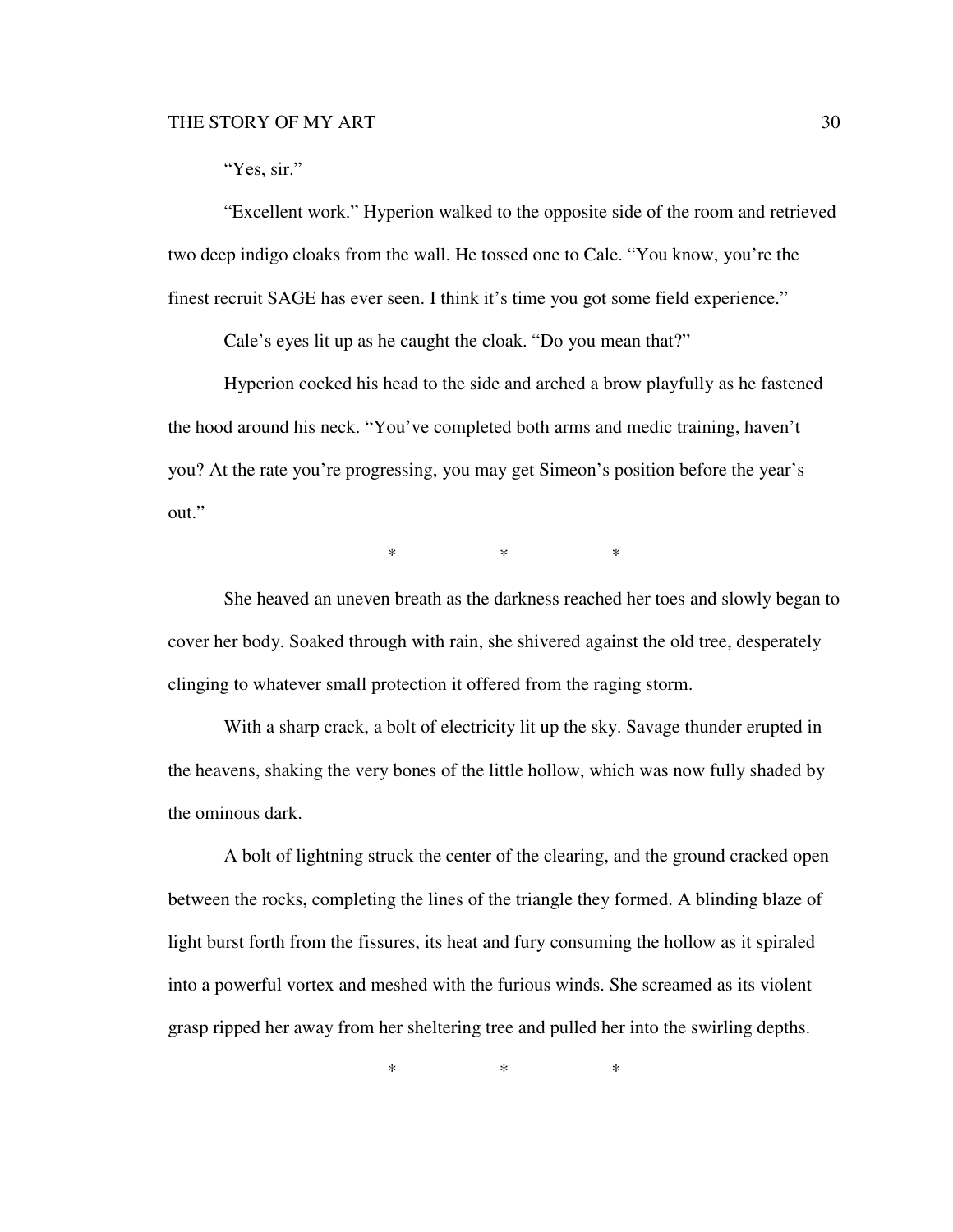### References

- Athans, P. (2010). *The guide to writing science fiction and fantasy.* Avon, MA: Adams Media.
- Bell, J. S. (2009). *The art of war for writers: Fiction writing strategies, tactics, and exercises*. Cincinnati: Writer's Digest Books.
- Bruckheimer, J. (Producer), & Verbinski, G. (Director). (2003). *Pirates of the caribbean: The curse of the black pearl* [Motion picture]. United States: Walt Disney Pictures.
- Burroway, J. (2003). *Writing fiction: A guide to narrative craft*. New York: Longman.
- Gardner, J. (1983) *The art of fiction: Notes on the craft for young writers.* New York: Alfred A. Knopf.
- Hockensmith, S. (2013, March 11). Elmore leonard rules! But elmore leonard's rules...? [Web log]. Retrieved from http://www.stevehockensmith.com/2013/03/elmoreleonard-rules-but-elmore-leonards-rules.html
- Kerin, R., Hartley, S., Rudelius, W., Steffes, E. (2012). *Marketing: The core.* New York: McGraw-Hill/Irwin.
- Kern, A. (2009, October 8). Your theory of writing [Web log]. Retrieved from http://quidditycirce.wordpress.com/2009/10/08/your-theory-of-writing/
- King, S. (2000). *On writing: A memoir of the craft* [Kindle DX version]. Retrieved from Amazon.com
- Levine, G. C. (2006). *Writing magic: Creating stories that fly.* New York: HarperCollins Publishers.